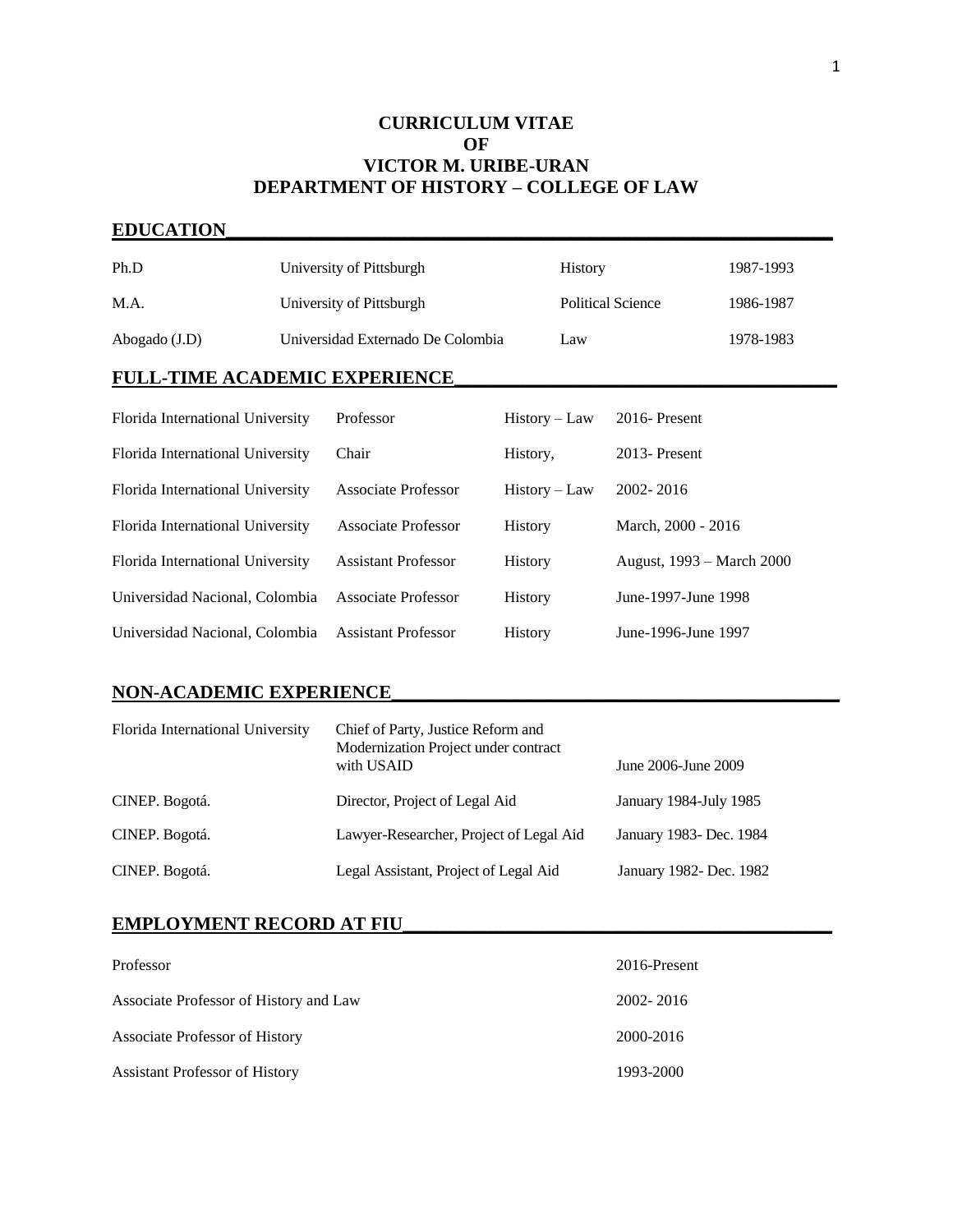## **REFEREED**

## **BOOKS**

- 1. *Fatal Love: Spousal Homicide, Law and Punishment in the late Colonial Spanish Atlantic* (Stanford: Stanford University Press, 2016), p. 409*.* A comparative history of spousal murder and battering in late colonial and early post-colonial Mexico, Colombia and Spain, emphasizing law and punishment. Murdo J. Macleod Book Prize, LACS-SHA, Fall, 2016, for the best book in the fields of Latin America, Caribbean, American Borderlands and Frontier or Atlantic World history; Honorable Mention, Alfred B. Thomas Book Award, for the best book on a Latin American subject, SECOLAS, Spring, 2016; Honorable Mention, National Social Science and Humanities Prize, Alejandro Angel Escobar Foundation, Colombia, Fall, 2016, highest scientific recognition in Colombia extoling investigations that "make a creative and rigorous contribution to the field and respond to the realities of contemporary Colombian society."
- 2. *Vidas Honorables: Abogados, Familia, Sociedad y Política en Colombia, 1780-1850*. (Bogotá: Banco de la República-EAFIT, 2008), p. 441. Translation and expanded edition of *Honorable Lives*.
- 3. *State and Society in Spanish America during the Age of Revolution*, author and editor. Anthology with essays by Samuel Amaral, John C. Chasteen, Richard Doringo, Elizabeth Kuznesof, Marti Lamar, Sonya Lipset-Rivera, Richard Salvucci, Mark Szuchman, Victor Uribe, and Eric Van Young (Wilmington: Scholarly Resources, 2001), p. 261.
- 4. *Naciones, Gentes y Territorios. Ensayos de Historia e Historiografía Comparada de América Latina y el Caribe*, author and co-editor with Luis Javier Ortíz, Universidad Nacional de Colombia, Medellín. Anthology with comparative essays by Charles Bergquist, Malcolm Deas, Herbert Klein, Allan Knight, Hans Konig, Robert Macaa, Mark Szuchman, Ann Twinam, Victor Uribe, and Eric Van Young (Medellín: Universidad de Antioquia, 2000), p. 449.
- 5. *"Honorable Lives": Lawyers, Family, Society and Politics in Colombia, 1780-1850*. A social history of the legal community of late colonial and early republican Colombia. (Pittsburgh: The University of Pittsburgh Press, 2000), p. 276.

#### **ARTICLES IN REFEREED JOURNALS**

- 1. "Spanish American Royalism in the Age of Revolution." Review Essay. Co-authored with Rene Silva, *Latin American Research Review*, 49, 1 (Spring, 2014): 270-281.
- 2. "From 'Domestic Violence' to Violence(s) Against Women in Modern Mexico and Latin America," *Hemisphere*, 22 (Summer, 2013): 5-13.
- 3. "Insurgentes de provincia: Tunja, Nueva Granada, y el constitucionalismo en el mundo hispánico en la década de 1810," *Historia y Memoria*, 5 (July-December, 2012): 17-48.
- 4. "Cádiz contra las Provincias. Constitución, Revolución y Reacción en Nueva Granada, 1811-1821," *Boletin de Historia y Antiguedades*, 97, 849 (20 Julio, 2010): 295-319.
- 5. "'*Iglesia me llamo*': Church Asylum and the Law in Spain and Colonial Spanish America," *Comparative Studies in Society and History*, 49, 1 (2007): 446-472.
- 6. "Innocent Infants or Abusive Patriarchs? Spousal Homicides, the Punishment of Indians and the Law in Colonial Mexico, 1740s–1820s," *[Journal of Latin American Studies](http://journals.cambridge.org/action/displayAbstract?aid=528916##)* 38, 4 (2006): 793-828.
- 7. **"**Sociabilidad política popular, abogados, guerra y bandidismo en Nueva Granada, 1830s-1850s: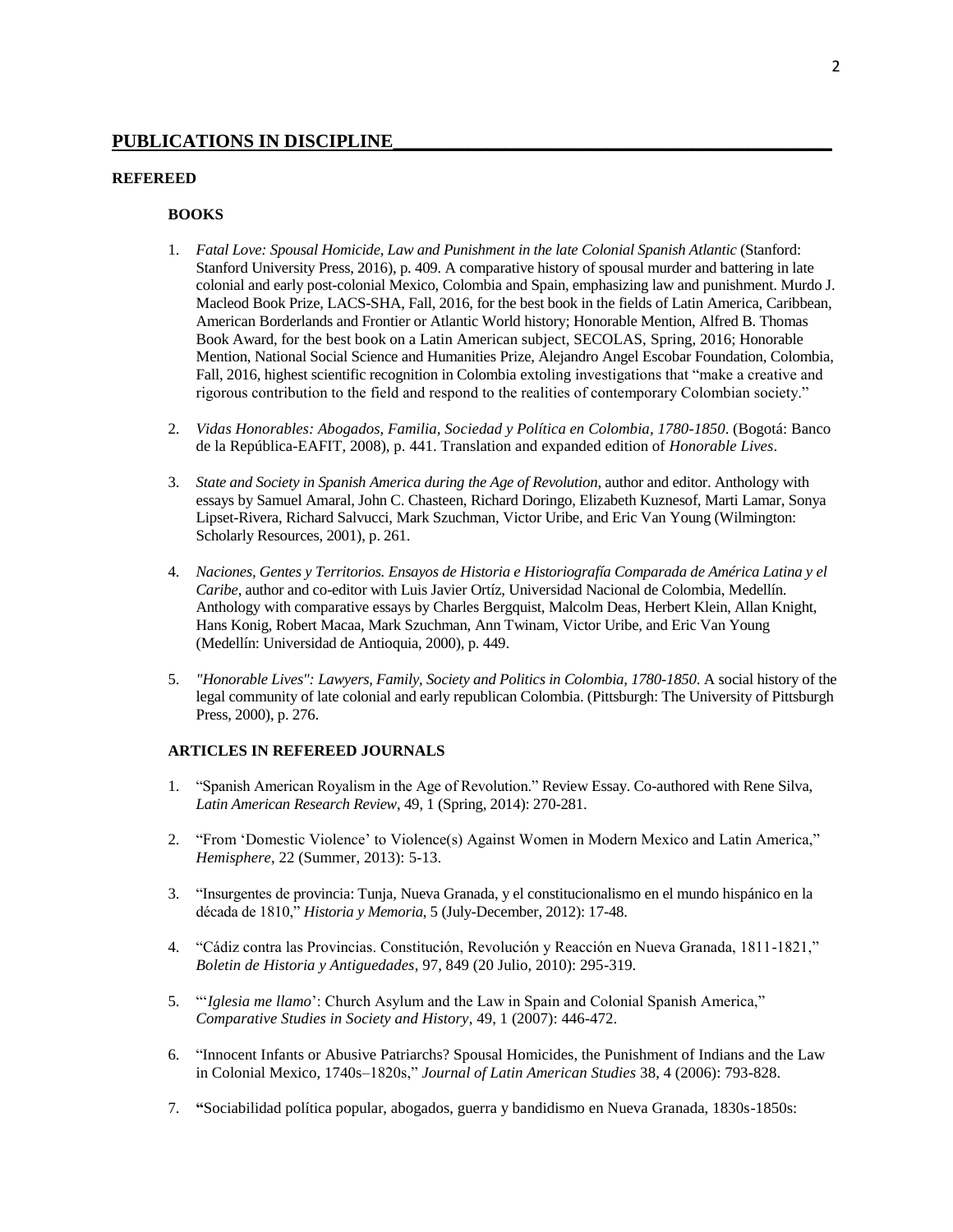respuestas subalternas y reacciones elitistas," *Historia y Sociedad*, No. 9 (March, 2003): 89-116.

- 8. "Colonial *Baracunatanas* and their Nasty Men: Spousal Homicides and the Law in New Granada, 1750- 1810," *Journal of Social History*, 35, 1 (Fall, 2001): 43-72.
- 9. " 'Maten a todos los abogados!' Los abogados y el movimiento de independencia en la Nueva Granada, 1809-1820," traducido por Cecilia Inés Restrepo de M., *Historia y Sociedad*, No. 7, (December, 2000): 7- 48 [translation of " Kill all the Lawyers!..."].
- 10. "The Birth of a Public Sphere in Latin America During the Age of Revolution," *Comparative Studies in Society and History*, 42, 2 (April, 2000): 425-457.
- 11. "Cartas inéditas sobre las memorias del General Tomás Cipriano de Mosquera," *Historia y Sociedad*, 6 (December, 1999): 209-219.
- 12. "The Enigma of Latin American Independence. Analyses of the Last Ten Years*,*" *Latin American Research Review* 32, 1 (Spring, 1997): 237-255.
- 13. "Disputas entre estado y sociedad sobre la educación de los abogados a finales de la etapa colonial en la Nueva Granada", *Historia y Sociedad*, Universidad Nacional de Colombia, Medellín, No. 3 (Diciembre, 1996): 33-57.
- 14. "World War II and Its Aftermath in Latin America," Review Essay. *Latin American Perspectives* 23, 4 (Fall, 1996): 108-114.
- 15. "Preparando 'mandarines': Apuntes sobre la historia de la ciencia administrativa en Nueva Granada durante la colonia y comienzos de la república, 1590-1850," *Innovar*, *Revista de Ciencias Administrativas y Sociales*. Universidad Nacional de Colombia, Bogotá, No. 7, (Enero-Junio, 1996): 87-97.
- 16. "The Lawyers and New Granada's Late Colonial State," *Journal of Latin American Studies* 27, 3 (October 1995): 517-549.
- 17. "Kill all the Lawyers!: Lawyers and the Independence Movement in New Granada, 1809-1820," *The Americas* 52, 2 (October, 1995): 175-210.

## **CHAPTERS IN BOOKS**

- 1. "Colombia: Ungoverned Territory and the Proliferation of Non-state Actors," Brian Fonseca and Eduardo Gamarra eds., *Culture and National Security in the Americas* (New York: Rowman and Littlefield, 2017), p. 33-60.
- 2. "Distintos tonos de gris: Los juristas y las independencias de Iberoamérica, 1808-1821," in Santiago Muñóz Machado ed., *Historia de la abogacia española* (Cizur Menor, Navarra: Editorial Arazandi, 2015), vol. 1, p. 897-937.
- 3. "Physical Violence Against Wives and the Law in the Spanish American World, 1820s-2000s," in Ricardo Salvatore, Pieter Spierenburg and Eric Johnson eds., *Murder and Violence in Modern Latin America* (London: Blackwell-Wiley, 2013), p. 49-80.
- 4. "El impacto de la Constitución de Cádiz en la Nueva Granada, 1812-1814," in Andrés Botero Bernal Coord., *Cádiz en la Nueva Granada. Ocho estudios sobre la constitución gaditana en el período de la independencia Neogranadina* (Medellín: Universidad de Medellín, 2013), p. 243-278.
- 5. "Juristas, sociedad, independencia y estado en la Nueva Granada, 1790-1830," in José María Pérez Collados y Samuel Rodríguez Barbosa eds., *Juristas de la Independencia* (Madrid: Editorial Marcial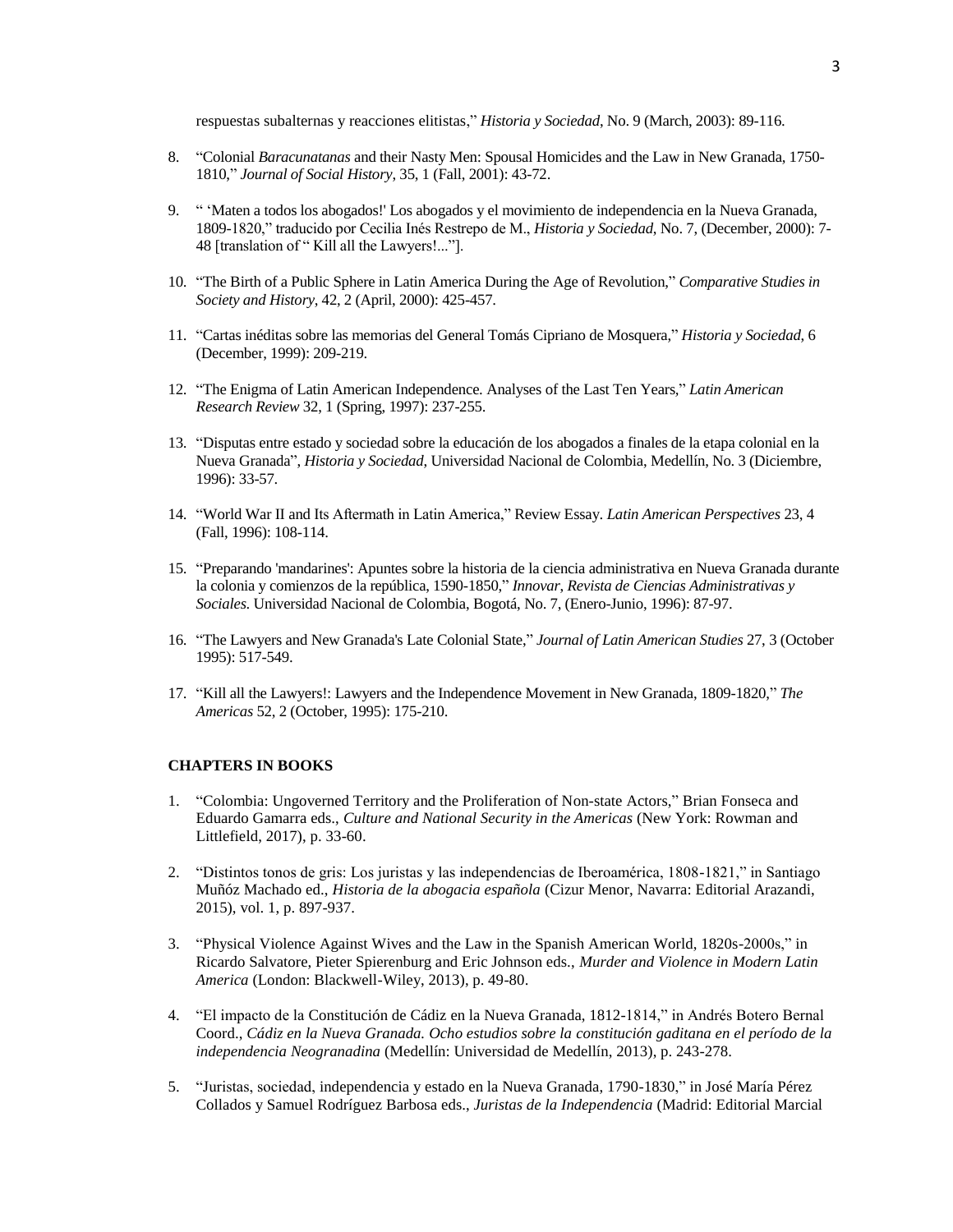Pons, 2012), p. 159-204.

- 6. "La Constitución de Cádiz en la Nueva Granada, teoría y realidad, 1812-1821," in Heraclio Bonilla ed., *La Constitución de 1812 en Hispanoamérica y España* (Bogotá: Editorial Universidad Nacional de Colombia-Alcaldía Mayor de Bogotá, 2012), p. 273-303.
- 7. "Las Varias Caras de la Opinión Pública," in Francisco Ortega and Alexander Chaparro eds., *Disfraz y pluma de todos. Opinión pública y cultura política, siglos XVIII y XIX* (Bogotá: Universidad Nacional de Colombia, 2012), p. 529-548.
- 8. "La vida privada de los hombres públicos," in *Historia de la Vida Privada en Colombia*. Vol. 1. *Las Fronteras difusas. Del Siglo XVI a 1880*, in Jaime Humberto Borja y Pablo Rodríguez comps., (Bogotá: Taurus, 2011), p. 105-127.
- 9. "From Exception to Normalcy: Law, the Judiciary, Civil Rights and Terrorism in Colombia, 1984- 2004," with assistance from Harry Mora, in Mary Volcansek and John Stack eds., *Courts and Terror: Democratic Governance and the Rule of Law* (Cambridge: Cambridge University Press, 2011), p. 199- 223.
- 10. "Historia de la Cultura en la Nueva Granada, 1810-1830," in Eduardo Posada-Carbó and Adolfo Meisel Roca eds., *América Latina en la Historia Contemporánea,* Volume I: *Colombia. Crisis imperial e independencia, 1808-1830* (Madrid: Editorial Fundación MAPFRE-Taurus, 2010), p. 249- 298.
- 11. "Abogados, Independencia y Muerte en la Nueva Granada, 1813-1819," in Pablo Rodríguez ed., *Historia que no Cesa: La Independencia de Colombia, 1780-1830* (Bogotá: Universidad del Rosario, 2010), p. 133-148.
- 12. "Movimientos Indígenas, Constituciones, Justicia Plural y Democracia en América Latina," *Justicia, política y derechos en América Latina*, edición a cargo de Juan Manuel Palacio y Magdalena Candioti - 1a ed. (Buenos Aires: Prometeo Libros, 2007), p. 83-104.
- 13. "Cooperación judicial, lucha contra la corrupción y defensa de la democracia: la OEA, y su contribución al derecho internacional público de la integración," in Myriam Salcedo Castro ed., *Constitution et Intégration*  (Bogotá: Editorial Universidad del Rosario, 2006), p. 115-139.
- 14. "El constitucionalismo provincial colombiano, vida pública y vida privada en el período postcolonial," in Andrés Botero Bernal ed., *Origen del Constitucionalismo colombiano*. Colección memorias Jurídicas No. 1 (Medellín: Universidad de Medellín, 2006), p. 33-51.
- 15. "Derecho y cultura legal durante la 'Era de la Revolución' en México, Colombia y Brasil, 1750-1850," in María Teresa Calderón and Clément Thibaud coords*., Revoluciones en el Mundo Atlántico* (Bogotá: Tauros, 2006), p. 251-297.
- 16. "The Great Transformation of Law and Legal Culture: "The Public" and "The Private" in the Transition from Empire to Nation in Mexico, Colombia, and Brazil, 1750-1850," in Joseph W. Esherick, Hasan Kayali and Eric Van Young eds., *Empire to Nation: Historical Perspectives on the Making of the Modern World* (New York: Rowman @ Littlefield Publishers, 2005), p. 68-105.
- 17. "Introduction: Beating a Dead Horse," in Victor M. Uribe-Urán, ed., *State and Society in Spanish America During the Age of Revolution* (Wilmington: Scholarly Resources, 2001), p. xi-xix.
- 18. "The Changing Meaning of Honor, Status and Class: The *Letrados* and Bureaucrats of New Granada in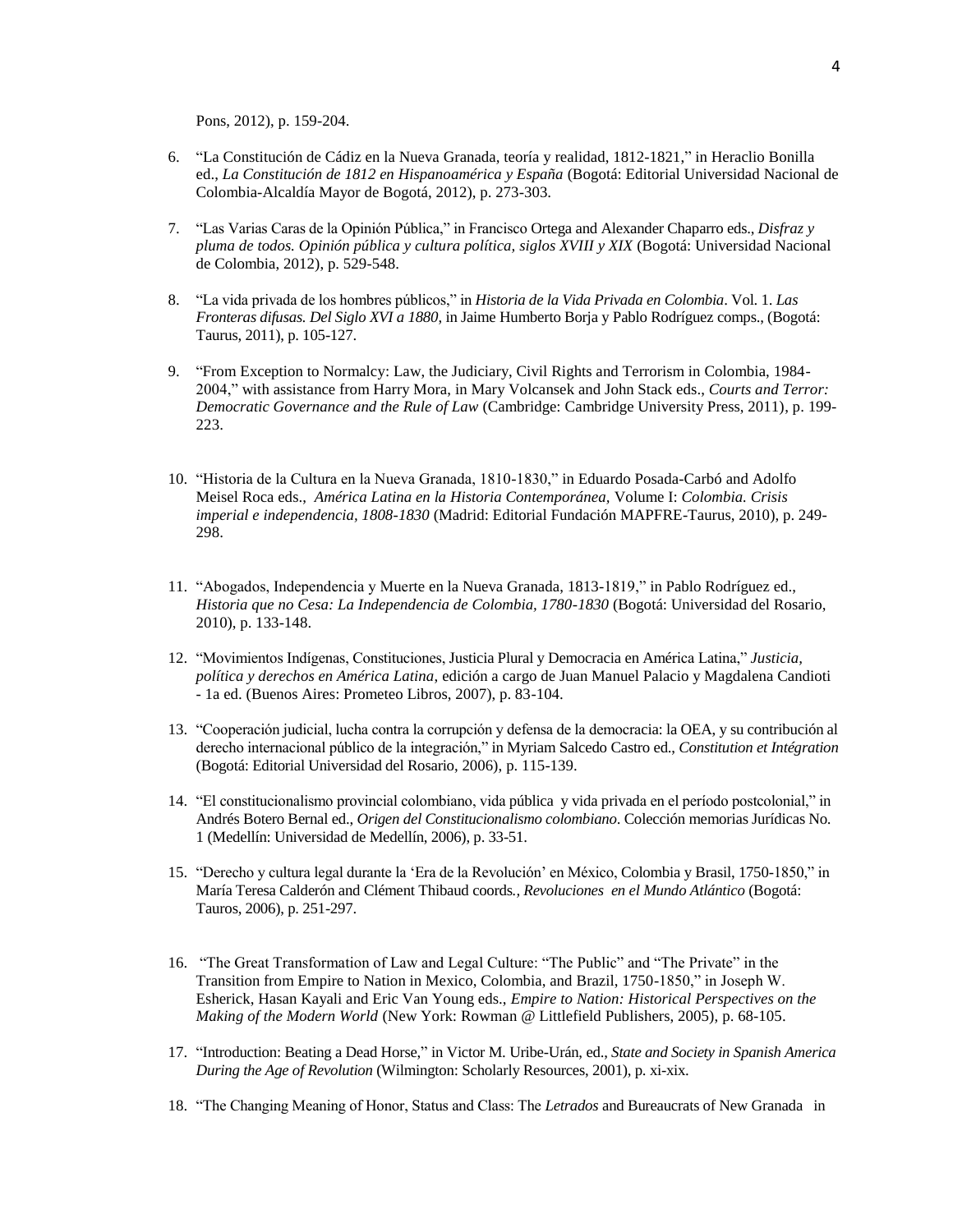the Late Colonial and Early Postcolonial Period," in Victor M. Uribe-Urán, ed., *State and Society in Spanish America During the Age of Revolution* (Wilmington: Scholarly Resources, 2001), p. 59-87.

- 19. "Introducción: Historia Comparada de América Latina y el Caribe," in Victor M. Uribe-Urán and Luis J. Ortiz, eds., *Ensayos de Historia e Historiografía Comparada de América Latina y el Caribe* (Medellín: Univ. de Antioquia, 2000), p. xix-xxxiv
- 20. "La América Latina colonial y postcolonial: Tierra de abogados y leguleyos?," in Victor M. Uribe-Urán and Luis J. Ortiz, eds., *Ensayos de Historia e Historiografía Comparada de América Latina y el Caribe*  (Medellín: Univ. de Antioquia, 2000), p. 229-269.
- 21. "Colonial Lawyers, Republican Lawyers and the Administration of Justice in Spanish America," in Eduardo Zimerman, ed., *Judicial Institutions in Nineteenth-Century Latin America* (London: Institute of Latin American Studies, University of London, 1999), p. 25-48.
- 22. "Educación legal y formación del Estado colombiano durante la transición de la colonia a la República, 1780-1850," in Javier Guerrero Barón (comp.), *Etnias, educación y archivos en la historia de Colombia* (Tunja: Univ. Pedagógica y Tecnológica de Colombia, 1997), p. 179-203.

## **BOOK REVIEWS**

- 1. *State of Ambiguity: Civic Life and Culture in Cuba's First Republic*. Edited by Steven Palmer, José Antonio Piqueras, and Amparo Sánchez Cobos (Durham, NC: Duke University Press, 2014), *Hispanic American Historical Review*, 96, 4 (2016): 751-753.
- 2. *The Vanguard of the Atlantic World: Creating Modernity, Nation, and Democracy in Nineteenth-Century Latin America.* By James Sanders (Durham: Duke University Press, 2014), *Ethnohistory* 63, 3 (2016): 587-588.
- 3. *The Work of Recognition: Caribbean Colombia and the Postemancipation Struggle for Citizenship* (Chapel Hill: University of North Carolina Press, 2014), *American Historical Review*. 120, 5 (December, 2015): 1940-1941.
- 4. *Ambitious Rebels. Remaking Honor, Law and Liberalism in Venezuela, 1780-1850* by Ruben Zahler (Tucson: The University of Arizona Press, 2013), *The Americas*. 72, 3 (July, 2015), 507-508.
- 5. *Native Claims. Indigenous Law against Empire, 1500-1920.* By Saliha Belmessous (Oxford: Oxford University Press, 2012), *Itinerario. International Journal on the History of European Expansion and Global Interaction.* 36, 3 (2012), 138-140.
- 6. *Salt and the Colombian State: Local Society and Regional Monopoly in Boyacá, 1821-1900*. By Joshua Rosenthal (Pittsburgh: University of Pittsburgh Press, 2012), *The Latin Americanist*, Southeastern Conference on Latin American Studies. 56, 3 (September, 2012), 125-126.
- 7. *For Tranquility and Order. Family and Community on Mexico's Northern Frontier, 1800-1850*. By Laura M. Shelton (Tucson, AZ: The University of Arizona Press, 2010), *Bulletin of Latin American Research*, 31, 3 (July, 2012), 395-396.
- 8. Nation and State in Latin America: Political Language during Independence. By José Carlos Chiaramonte (Buenos Aires: Teseo, 2010); and, *Fundamentos intelectuales y políticos de las independencias: Notas para una nueva historia intelectual de Iberoamérica*. By José Carlos Chiaramonte (Buenos Aires: Teseo, 2010), *Hispanic American Historical Review*, 92, 2 (May, 2012), 366-368.
- 9. *[Justicia y tortura en los Andes: Recurso de Judas Tadeo Andrade ante la Audiencia de Charcas,](http://www.worldcat.org/title/justicia-y-tortura-en-los-andes-recurso-de-judas-tadeo-andrade-ante-la-audiencia-de-charcas-1791-coordinated-by-marcela-inch-calvimonte-and-marta-irurozqui-victoriano/oclc/610306914&referer=brief_results)*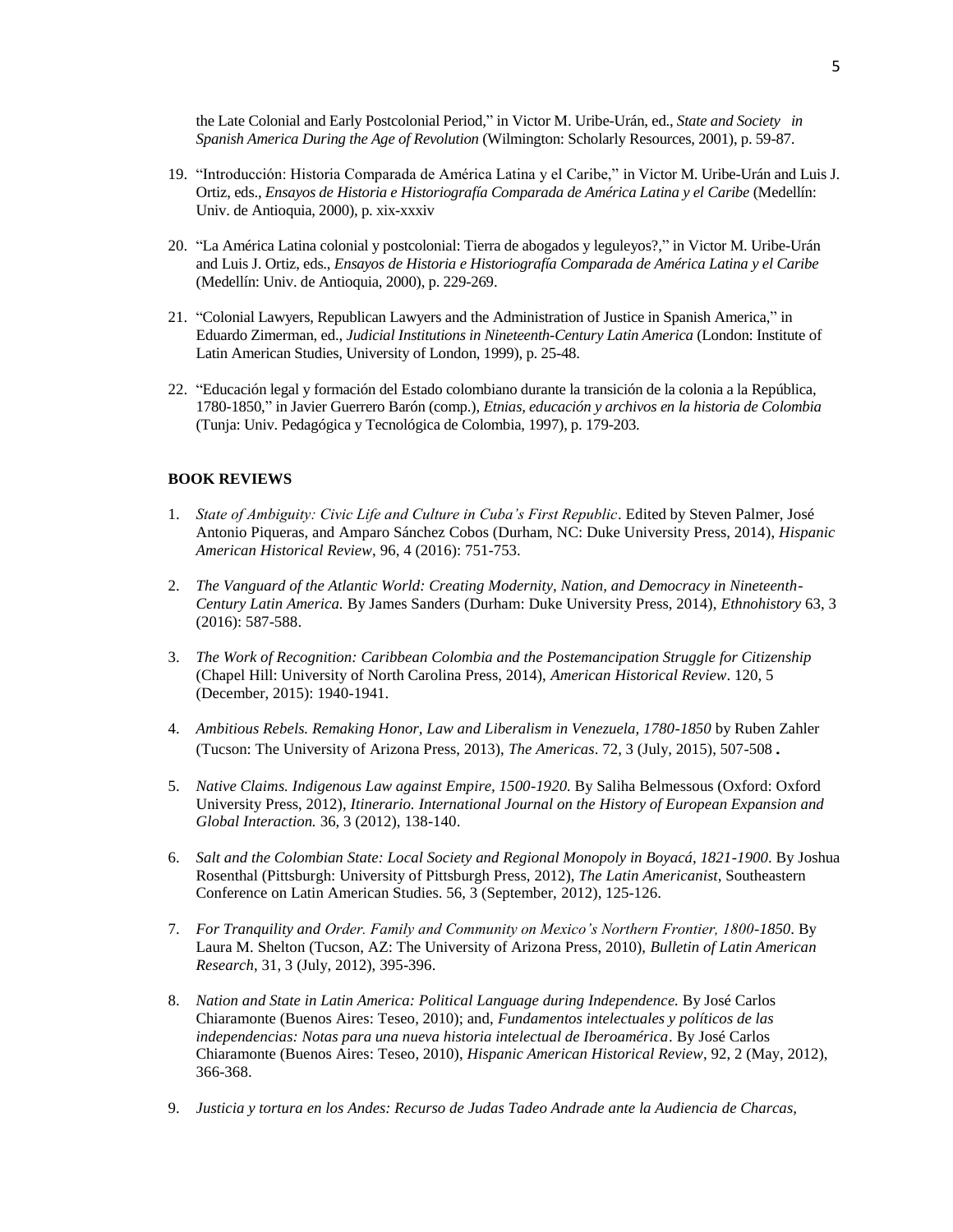*1791*[, coordinated by Marcela Inch Calvimonte and Marta Irurozqui Victorian](http://www.worldcat.org/title/justicia-y-tortura-en-los-andes-recurso-de-judas-tadeo-andrade-ante-la-audiencia-de-charcas-1791-coordinated-by-marcela-inch-calvimonte-and-marta-irurozqui-victoriano/oclc/610306914&referer=brief_results)**o** (Madrid: Consejo Superior de Investigaciones Científicas, 2007)**.** *Hispanic American Historical Review*, 90, 2 (2010), 327-328.

- 10. *Empire of Law and Indian Justice in Colonial Mexico*. By Brian P. Owensby (Stanford: Stanford University Press, 2008), *Journal of Latin American Studies* 42, 1 (2010), 159.
- 11. *Andean Cocaine: the Making of a Global Drug.* By Paul Gootenberg (Chapel Hill, N.C.: University of North Carolina Press, 2008), *The Americas,* 66, 2 (October, 2009), 299-301.
- 12. *Myths of Harmony. Race and Republicanism During the Age of Revolution, Colombia, 1795-1831*. By Marixa Lasso (Pittsburgh: University of Pittsburgh Press, 2008), *The American Historical Review* 113, 4 (2008), 1207.
- 13. *Hers, His and Theirs: Community Property Law in Spain and Early Texas*. By Jean A. Stuntz (Lubbock, TX: Texas Tech University Press, 2005), *New Mexico Historical Review*, 83, 2 (2008), 245- 246.
- 14. *Honor, Status, and Law in Modern Latin America*. Edited by S. Caulfield, S. Chambers, and L. Putnam (Durham: Duke University Press, 2005), *The Americas* 64, 3 (January, 2008), 457-458.
- 15. *El Motín de Esquilache. América y Europa*. By José A. Gallego (Madrid: Fundación Mapfre-Tavera, 2003), *American Historical Review*, 110, 3 (June 2005), 875-876.
- 16. *Resistencia Hip Hop in Colombia*. New York: The Cinema Guild, Inc. 2002. 51 minutes. Directed and produced by Tom Feiling. *Journal of Latin American Anthropology*, 10, 1 (April 2005), 269-270
- 17. *Francisco Miranda. A Transatlantic Life in the Age of Revolution*. By Karen Racine (Wilmington, DE: Scholarly Resources, 2003), *Bulletin of Latin American Research,* 24, 3 (Spring, 2005), 401-403.
- 18. *Revolution in Mexico's Heartland. Politics, War and State Building in Puebla, 1913-1920*. By David G. LaFrance (Wilmington: Scholarly Resources Inc., 2003), *Journal of Latin American Anthropology*, 9, 2 (Fall, 2004), 477-478.
- 19. *The Political Power of the Word: Press and Oratory in Nineteenth-Century Latin America*. By Ivan Jaksic (London: Institute of Latin American Studies, 2002), *The Americas*, 61, 1 (July, 2004), 115-116.
- 20. *Classmates. Male Student Culture and the Making of a Political Class in Nineteenth-Century Brazil*). By Andrew K. Kirkendall (Lincoln: University of Nebraska Press, 2000), *Law and Politics in Latin America*, 46, 3 (Summer, 2004), 143-144.
- 21. *War Takes.* 2002. A film by Adelaida Trujillo and Patricia Castaño*. Journal of Latin American Anthropology,* 9, 1 (Spring, 2004), 233-234.
- 22. *Blood and Debt. War and the Nation State in Latin America*. By Miguel Angel Centeno (University Park, Penn: The Pennsylvania State University Press, 2002), *The Americas*, 60, 3 (January, 2004), 454- 455.
- 23. *Blood and Fire. La Violencia in Antioquia, Colombia 1946-1953.* By Mary Roldán (Durham: Duke University Press, 2000), *The Historian*, 65, 6 (Spring, 2004), 1430-1432.
- 24. *Law and Colonial Cultures: Legal Regimes in World History, 1400-1900*. Studies in Comparative World History. By Lauren A. Benton (New York: Cambridge University Press, 2002), *Hispanic American Historical Review*, 83, 4 (November 2003), 775-776.
- 25. *In Defense of Honor. Sexual Morality, Modernity, and Nation in Early-twentieth-Century Brazil*. By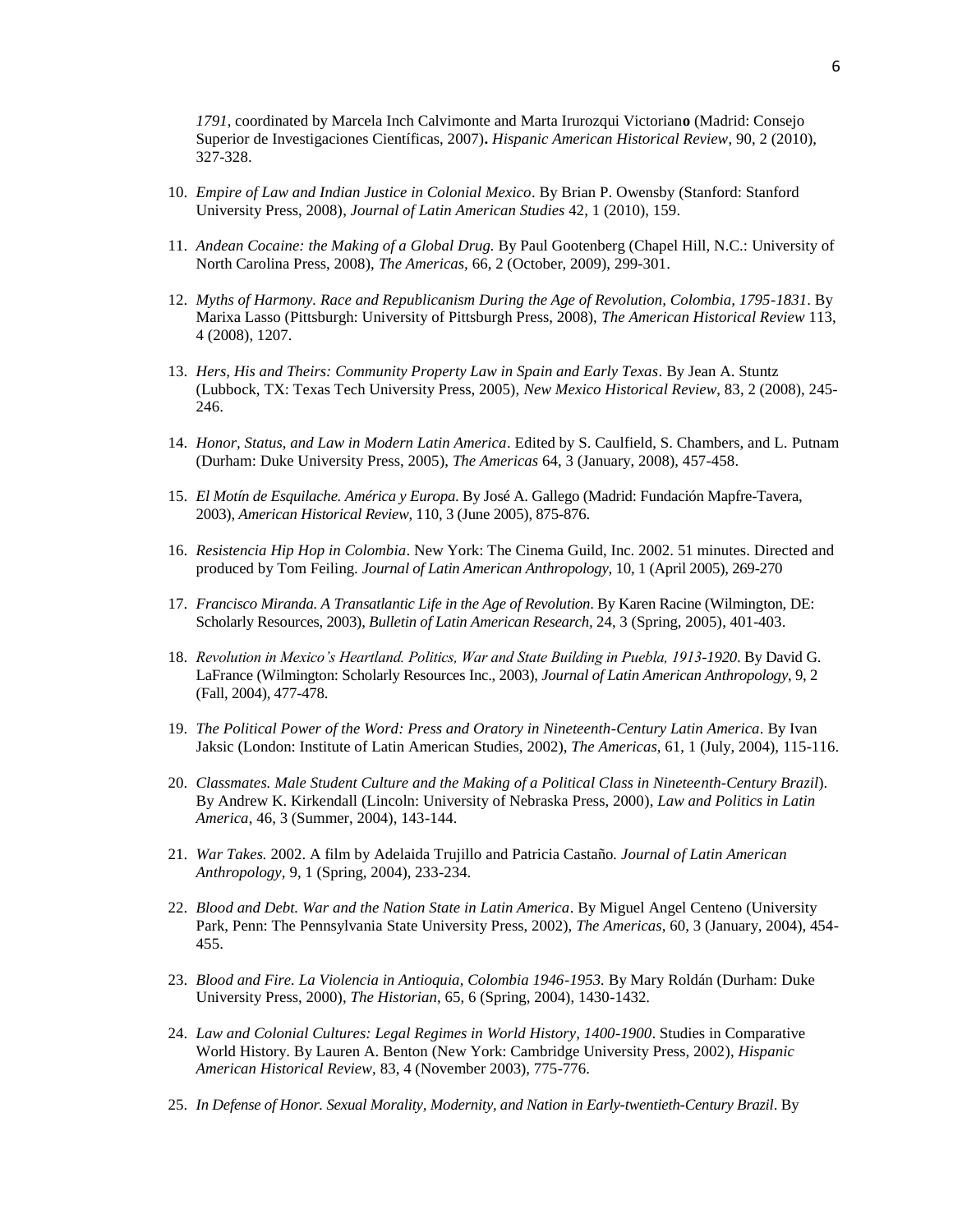Sueann Caulfield (Durham: Duke Univ. Press, 2000), *American Journal of Legal History*, XLIV, 4 (Fall, 2003), 451-452.

- 26. *Dinámicas de Antiguo Régimen y Orden Constitucional: Representación, Justicia y Administración en Iberoamérica. Siglos XVIII-XIX* . By Marco Bellingeri (Torino: OTTO Editore, 2000), *The Americas*, 59, 4 (April, 2003), 571-572.
- 27. *Les hommes de –la Pampa: Une histoire agraire de la campagne de Buenos Aires, 1700-1830*. By Juan Carlos Garavaglia (Paris: Éditions de l'École des Hautes Études en Sciences, 2000), *The Americas*, 59, 3 (January, 2003), 430-432.
- 28. *Liberalism in the Bedroom. Quarreling Spouses in Nineteenth-Century Lima*. By Christine Hunefeldt (University Park, Penn.: The Pennsylvania State University Press, 2000), *American Historical Review*, 107, 4 (October, 2002), 1266.
- 29. *Constitucionalismo y orden liberal. América Latina, 1850-1920*. By Marcelo Carmagnani (Turin: Otto Editore, 2000), *The Americas*, 59, 1 (July, 2002), 127-128.
- 30. *State Formation and Democracy in Latin America, 1810-1900*. By Fernando López-Alves (Durham: Duke University Press, 2000), *The Americas*, 58, 4 (April, 2002) 646-647.
- 31. *Republic of Capital: Buenos Aires and the Legal Transformation of the Atlantic World*. By Jeremy Adelman (Stanford University Press, 1999), *The Americas*, 58, 3 (January, 2002), 501-502.
- 32. *Containing the Poor. The Mexico City Poor House, 1774-1871*). By Silvia M. Arrom (Durham: Duke Univ. Press, 2000), *History: Reviews of New Books*, 30, 2 (Winter, 2002), 58.
- 33. *Spain and the Independence of Colombia, 1810-1825*. By Rebecca A. Earle (Exeter: University of Exeter Press, 1999), *The Americas*, 57, 4 (April, 2001), 605-606.
- 34. *Civilité et Politique: Aux Origines de Nation Argentine: Les Sociabilitiés au Buenos Aires, 1829-1862*. By Pilar González Bernaldo de Quirós (Paris: Publications de la Sorbonne, 1999), *The Americas*, 57, 4 (April, 2001), 614-616.
- 35. *Wealth and Power in Provincial Mexico. Michoacan from the Late Colony to the Revolution*. By Margaret Chowning (Stanford: Stanford Univ. Press, 1999), *History. Review of Books*, 28, 2 (Winter, 2000), 58-59.
- 36. *Republicanismo y reforma constitucional, 1891-1910*. By Fernando Correa Uribe (Medellín: Universidad de Antioquia, 1996), *Hispanic American Historical Review*, 79, 3 (August, 1999), 571-572.
- 37. *Workers' Control in Latin America, 1930-1979*. By Jonathan C. Brown (Chapel Hill: The Univ. of North Carolina Press, 1997), *Florida Historical Quarterly* (Summer,1999), 556-559.
- 38. *Based on a True Story. Latin American History and the Movies*. Donald F. Stevens (ed.), (Wilmington: Scholarly Resources, 1997), *Journal of Interamerican Studies and World Affairs* 40, 3 (1998), 139-142.
- 39. *Learning to Heal: The Medical Profession in Colonial Mexico, 1767-1831*. By Luz María Hernández Sáenz (New York: Peter Lang, 1997), *History. Review of Books* 26, 4 (Summer, 1998), 181-182.
- 40. *The Americas in the Age of Revolution, 1750-1850*. By Lester D. Langley (New Haven: Yale University Press, 1996), *The Americas* (1998), 605-607.
- 41. *El "48" chileno: igualitarios, reformistas radicales, masones y bomberos*. By Cristian Gazmuri (Santiago de Chile: Editorial Universitaria, 1992), *Hispanic American Historical Review* 78, 1 (February, 1998), 161-162.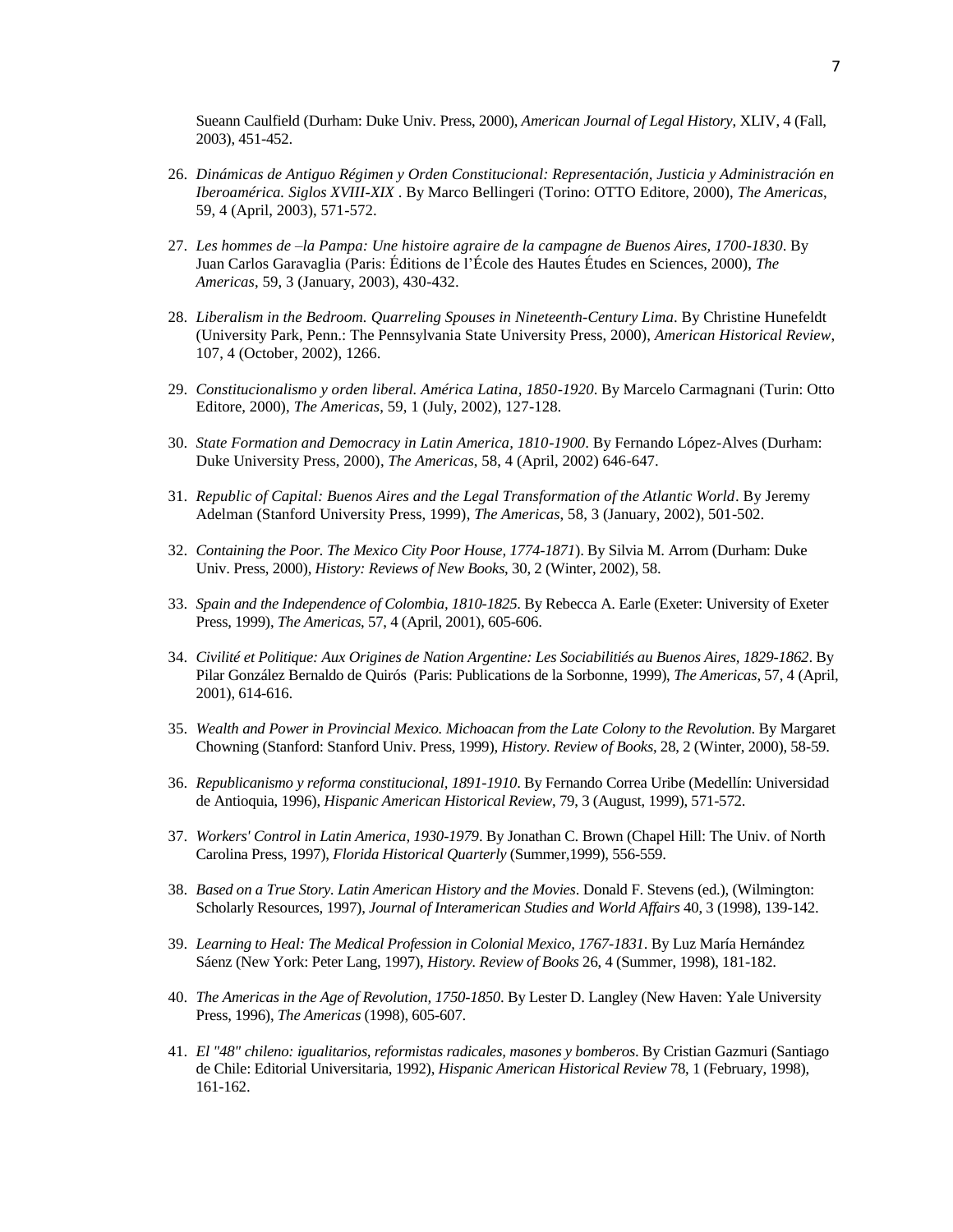- 42. *Colombia's Military and Brazil's Monarchy. Undermining the Republican Foundations of South American Independence.* By Thomas Millington (Westport: Greenwood Press, 1996), J*ournal of Interamerican Studies and World Affairs* 40, 1 (Spring, 1998), 113-115.
- 43. *The Wages of Conquest. The Mexican Aristocracy in the Context of Western Aristocracies*. By Hugo Nutini (Ann Abor: The University of Michigan Press, 1995), *Hispanic American Historical Review* 77, 3 (August, 1997), 520-521.
- 44. *The Legal Culture of Northern New Spain, 1700-1810*. By Charles Cutter (Albuquerque: University of New Mexico Press, 1996), *H-LAW* (electronic bulletin), Spring, 1997.
- 45. *Los escribanos de Venezuela*, by Nieves Avellán de Tamayo (Barquisimeto: Armitano Editores, C.A., 1994), *Hispanic American Historical Review* 77, 2 (May, 1997), 317-318.
- 46. *Agrarian Structure and Political Power. Landlord and Peasant in the Making of Latin America*, edited by Evelyne Huber y Frank Safford (eds.) (Pittsburgh: Univ. of Pittsburgh Press, 1995*), Historia y Sociedad* 3, (Diciembre, 1996), 183-189.
- 47. *The Heart that Bleeds. Latin America Now*, by Alma Guillermoprieto (New York, Vintage Books, 1994), *Innovar. Revista de Ciencias Administrativas*, Universidad Nacional de Colombia, No. 8 (July-December, 1996), 166-168.
- 48. *The Kingdom of Quito, 1690-1830. The State and Regional Development*. By Kenneth J. Andrien (Cambridge: Cambridge Univ. Press, 1995), *The Americas* 52, 3 (October, 1996), 310-311.
- 49. *Andres Molina Enriquez. Mexican Land Reformer of the Revolutionary*. By Stanley F. Shadle (Tucson, AR: The University of Arizona Press, 1994), *History. Review of Books*, 25, 1 (Fall, 1996), 17.
- 50. *Latin America in the 1940s: War and Postwar Transitions*, edited by David Rock, (Berkeley, University of California Press, 1994), *Latin American Perspectives* 23, 4 (Fall, 1996), 108-114.
- 51. *Broken Promises. Agrarian Reform and the Latin American Campesino*. By William C. Thiesenhusen (Boulder: Westview Press, 1995*), Journal of Latin American Affairs* 4, 1 (Spring-Summer, 1996), 75-76.
- 52. *Transition to Democracy in Latin America: The Role of the Judiciary*, edited by Irwin P. Stotzky, (Boulder: Westview Press, 1993*), Hispanic American Historical Review* 74, 4 (November, 1996), 834- 835.
- 53. *Criminalidad, ley penal, y estructura social en la provincia de Antioquia*, by Beatríz Patiño*; Pecado y delito en la colonia: la bestialidad como una forma de contravención sexual (1740-1808).* By Leonardo A. Vega; *Labradores, tejedores y ladrones: Hurtos y homicidios en la provincia de Tunja, 1745-1810*. By Guillermo Sosa Abella*, Hispanic American Historical Review* (May, 1996), 355-358.
- 54. *Historical Dictionary of Colombia*. By Robert H. Davis (New York: Rowman & Littlefield Publishers, 1993), *Hispanic American Historical Review*, (February, 1995), 87-88.
- 55. *Americas: New Interpretive Essays*, edited by Alfred Stepan (Oxford: Oxford University Press, 1992), *Hispanic American Historical Review,* (May, 1994), 324-325.

#### **OTHER PUBLICATIONS**

- 1. "Time Line of Progress Against Gender Violence through International Agreements and Policy Commitments," *Hemisphere*, 22, (Summer, 2013), 41-45.
- 2. "An Academic's Search for Answers to Violence Against Women: An Interview with Professor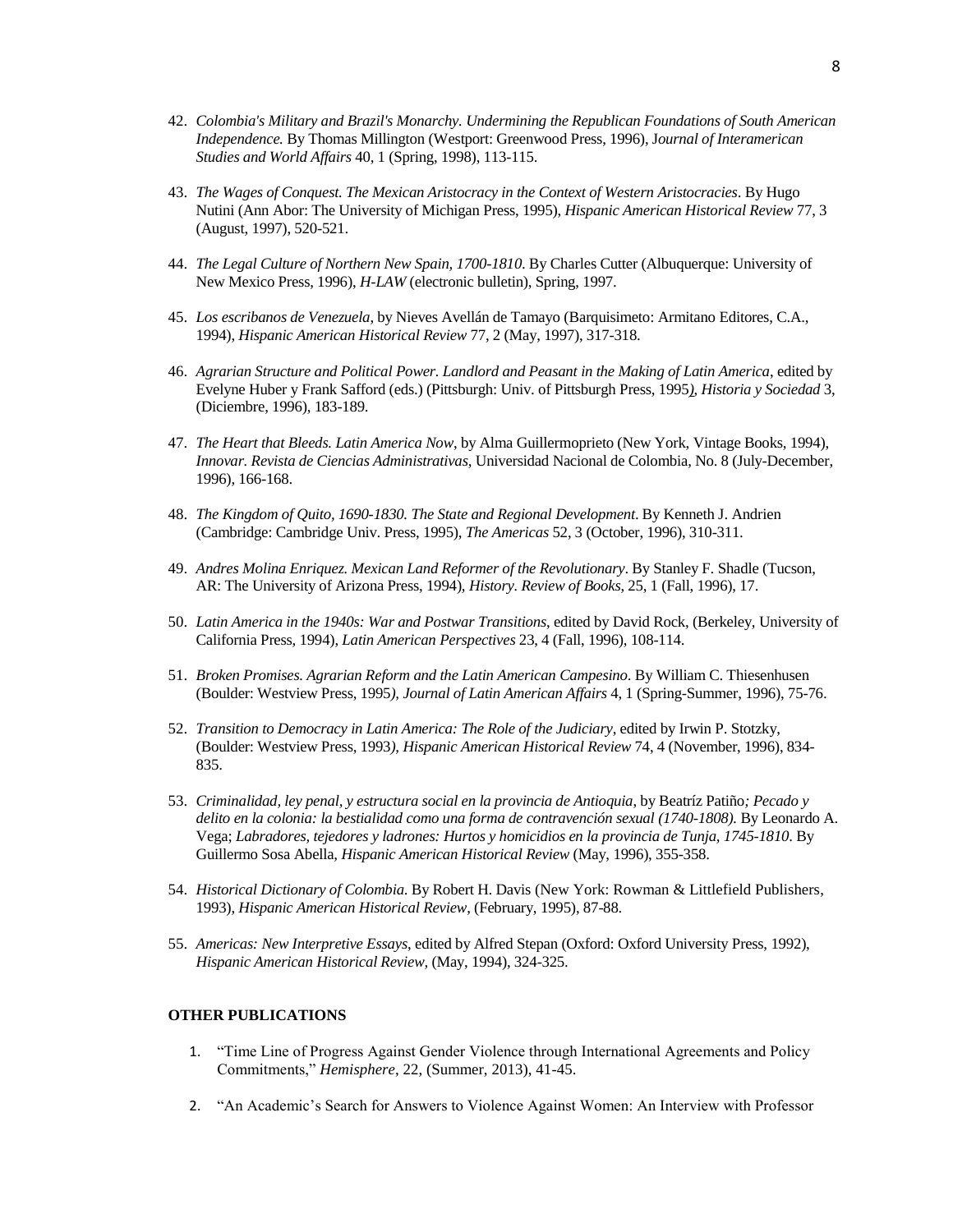Rita Laura Segato," *Hemisphere*, 22 (Summer, 2013), 14-19.

- 3. "Constitucionalismo y Guerra" and "Una Carta de larga Vida," in Carlos Alberto Patiño ed., *Hechos y Relatos de Nación* (Bogotá: Universidad Nacional de Colombia, 2011), p. 63-74. Accompanied by two one-hour-long DVD talks.
- 4. "Los virajes Europeos," in *Diálogos de la Independencia*, Germán Mejia Pavony ed., (Bogotá: Ministerio de la Cultura, 2010), DVD no. 8. One-hour-long DVD talk on the European context of Latin American Independence.
- 5. "Constitución," in *Diccionario Político y Social del Mundo Iberoamericano. La era de las revoluciones, 1750-1850*. Iberconceptos-I, Javier Fernández Sebastian ed., (Madrid: Fundación Carolina-Sociedad Estatal de Conmemoraciones Culturales-Centro de Estudios Políticos y Constitucionales, 2009), 364-373.
- 6. "Colombian Legal History," in *Encyclopedia of Legal History*, Stanley N. Katz editor in Chief (Oxford University Press, 2009), Vol. 2: 62-63.

## **NON-REFEREED**

## **PROCEEDINGS**

- 1. "Quiénes pensaron la república?" in Juan Carlos Torres comp. y ed., *El Gran Libro del Bicentenario* (Bogotá: Editorial Planeta, 2010), p. 215-223.
- 2. "Las tendencias globales y los estudios legales en el Siglo XXI," *Memorias, Congreso Internacional de Derecho Público, Filosofía y Sociologías Jurídicas: Perspectivas para el próximo milenio* (Bogotá: Universidad Externado de Colombia, 1996), p. 830-844.

### **GOVERNMENT REPORTS OR MONOGRAPHS**

1. "*Colombian Strategic Culture*." FIU, Applied Research Center-LACC, 2009. Findings Report, FIU-SOUTHCOM Academic Partnership on Strategic Cultures Assessment, p. 31.

# PRESENTED PAPERS, AND LECTURES

## **INVITED TALKS AND KEYNOTES**

- 1. "El congreso neogranadino y la esfera publica de la sociedad civil en el siglo XIX," Panel "Sites of Power II: Congress's Rule and Democracy in Latin America, I" **Latin American Studies Association**, XXXIII International Congress, Lima., Peru, April 29-May 1, 2017.
- 2. Discussant, Panel "Parliaments and the Public Sphere in Latin America, 1830-1945, II" **Latin American Studies Association**, XXXIII International Congress, Lima., Peru, April 29-May 1, 2017.
- 3. Discussant, Panel "Legislation and legal culture in Modern Latin America", 64<sup>th</sup> Annual Conference **Southeastern Council on Latin American Studies** (SECOLAS), University of North Carolina at Chapel Hill, March 23-26, 2017.
- 4. "Humanities, Sustainability, and Strategic Thinking." School of Historical, Philosophical and Religious Studies, **Arizona State University**, November 14, 2016.
- 5. "Love, Murder, and Civilized Punishment in the Spanish Atlantic during the Age of Revolution,"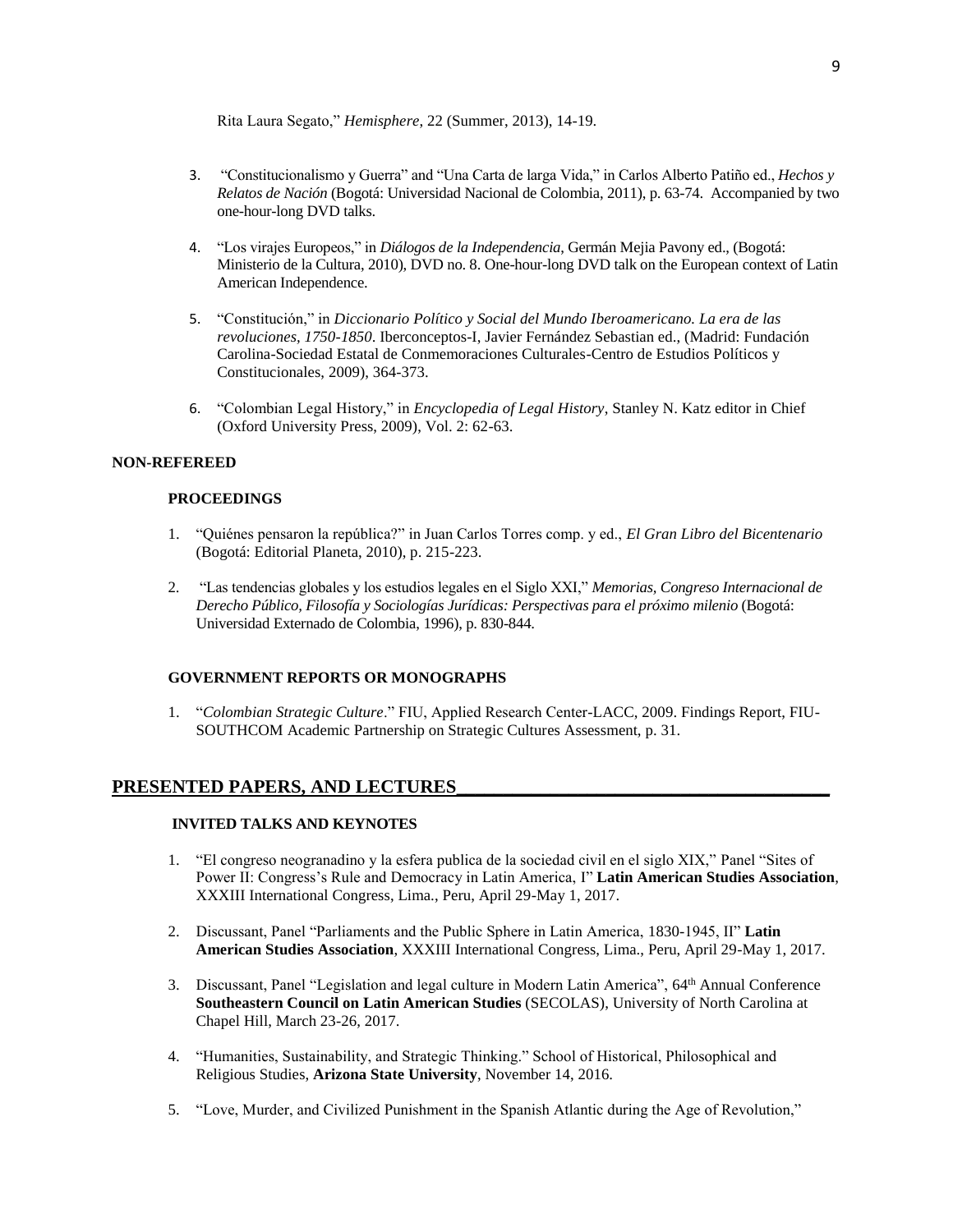School of Historical, Philosophical and Religious Studies, **Arizona State University**, November 15, 2016.

- 6. "Social Upheaval, Emergency Measures, Constitutions and Criminal Law in Colombia and Mexico, 1790s-1830s," **International Workshop "Political conflicts and legal responses in an Atlantic perspective (eighteenth to early nineteenth centuries)."** Frankfurt, Germany, Max Planck Institute for European Legal History, Oct. 21 and 23, 2015.
- 7. "Access to Justice and the Civilization of Punishment in the Spanish Atlantic," **University of Pittsburgh**, September 17, 2015.
- 8. "Historians and the non-academic world: the World of Contracts and Public History," **University of Pittsburgh**, September 18, 2015.
- 9. Discussant, Panel "Sites of Power II: Congress's Rule and Democracy in Latin America," **Latin American Studies Association**, XXXII International Congress, San Juan., Puerto Rico, May 29-June 1, 2015.
- 10. "Penal Science and State-Building in New Granada and Mexico, 1760s-1830s," **International Conference 'Knowledges, Sciences, Techniques and State building in Iberia and America, 1790- 1870,'** Paris, University of Paris I Panthéon-Sorbonne, January 29-31, 2015.
- 11. "Concesiones de Guerra y respuestas a la Crisis: Orígenes de la Justicia Laboral en Colombia, 1890- 1950," **International Workshop: The Formation of Labor Justice Accross the Americas**, **UCLA**, November 17-18, 2014.
- 12. "El Congreso de Colombia y la esfera pública, 1840-1860," **Conferencia Internacional 'Historia del Congreso en Colombia, 1810-1958**,' Universidad Externado de Colombia- Escuela de Alto Gobierno, Universidad de los Andes, Bogotá, October 1-3, 2014.
- 13. Discussant, Panel "Legal Cultures and Judicial Practices in Latin America: Actors, State Formation, and Frontiers," **Latin American Studies Association**, XXXI International Congress, Chicago, May 29-June 1, 2014
- 14. "Domestic Violence and the Law in the Atlantic from the Fifteenth to the Twenty-First Century," **Latin American Studies Association**, XXX International Congress, Washington. D.C., May 29-June 1, 2013.
- 15. "Modern Constitutionalism, the Constitution of Cadiz and Its Legacies," **Reflections on the 200th Anniversary of Florida's First Constitution: Spain's Constitution of Cadiz,** Florida Coastal School of Law, Jacksonville, FL, October 19, 2012.
- 16. "Violencia doméstica, género, etnia, cultura y derecho, ayer y hoy: del Atlántico colonial al siglo XXI hispanoamericano", **Universidad Nacional de Colombia**, Sede Medellín. Simposio de grupos de investigación *Etnohistoria y estudios de las Américas Negras* y *Prácticas, saberes y representaciones en Iberoamérica,* May 12, 2012.
- 17. "La Constitución de Cádiz en la Nueva Granada, teoría y realidad, 1812-1821." Simposio Internacional **El Impacto de la Constitución de 1812 en la América Hispana,** Heraclio Bonilla coordinator**,**  Universidad Nacional de Colombia, Bogotá, May 9-11, 2012.
- 18. "La Constitución de Tunja (1811) y el Constitucionalismo Atlántico Durante la era de las revoluciones democráticas**," International Symposium** "**200 años de la Constitución de Tunja y la Invención de las Repúblicas Latinoamericanas**," Universidad Pedagógica y Tecnológica de Colombia, Tunja, Colombia, December, 2011.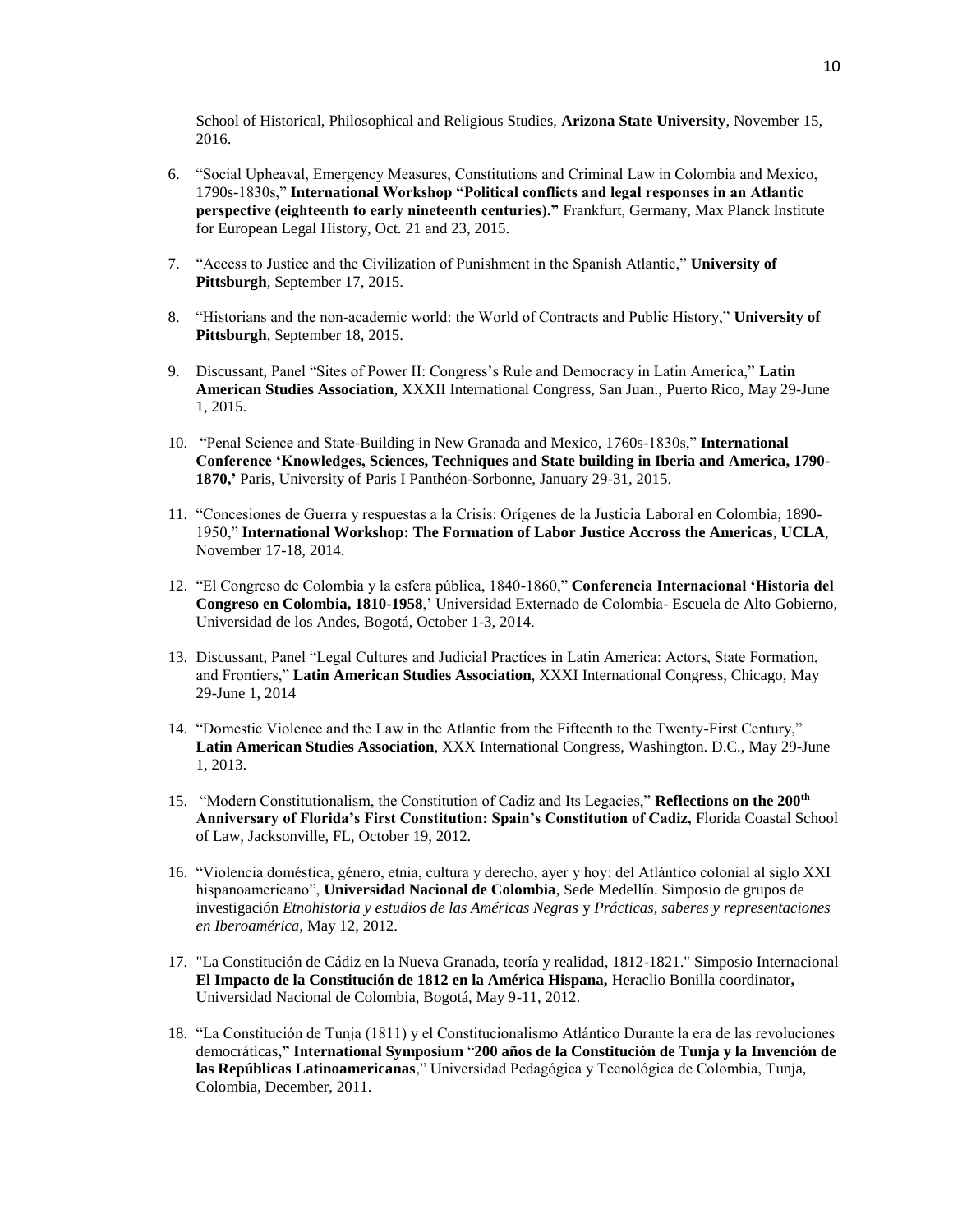- 19. "La Eclosión Constitucional en la Nueva Granada y el Constitucionalismo Atlántico en la Década de 1810," *Coloquio Internacional Independencias y Constituciones. Otra Mirada al Bicentenario*, Corte Constitucional de Colombia- Centro de Estudios Históricos, Universidad Externado de Colombia, Cartagena, Noviembre 8-10, 2010.
- 20. "Justicia, Constitución y Terrorismo en la Historia de Colombia," **Universidad Nacional de Colombia, Medelllin**, March 17, 2010.
- 21. "Constitucionalismo Provincial Colombiano de la Década de 1810: Concepciones de Ciudadanía e Igualdad," Bogotá, **Archivo General de la Nación,** Octubre 28, 2008.
- 22. "La justicia y las fisuras de la democracia en Colombia," **Cátedra Antonio J. Restrepo**, Universidad Nacional de Colombia, sede Medellín, Marzo 28, 2008.
- 23. "Constitución: evolución del concepto en Nueva Granada, 1750-1850." *Primeras Jornadas Internacionales de Historia Conceptual Comparada del Mundo Iberoamericano.Bases metodológicas y experiencias de investigación,* **Iberconcepta: Escuela Iberoamericana de Historia de los Conceptos,** La Rioja (España), September 18-22.
- 24. "Tendencias historiográficas. Otros diez años de estudios sobre el proceso de la independencia hispanoamericana, 1997-2007." **XV Congreso de Colombianistas**, Bogotá, August 2-5, 2007.
- 25. "Cooperación judicial, lucha contra la corrupción, y defensa de la democracia: la OEA, el sistema jurídico interamericano y la integración. Evolución histórica y limitaciones," II Congreso Internacional "Constituciones e Integración." **Association Andrés Bello de Juristes Franco-Latino-Américains**, Paris, Junio 2-4, 2005.
- 26. "Historia Comparada: Métodos y Agendas de Investigación Acerca de América Latina," **Universidad Nacional de Colombia**, Sede Medellín, Octubre 17, 2005.
- 27. "Las constituciones provinciales de Antioquia, lo público y lo privado**," Universidad de Medellín**, Noviembre, 2005.
- 28. "Historiography on Law and Society in Latin America: Authors, Themes and Perspectives," **Universidad del Magdalena**, Santa Marta, Colombia, October 25, 2004.
- 29. "Indigenous Movements, Legal Pluralism and Alternative Justice in Latin America, 1940s-1990s." **Universidad del Norte**, Barranquilla, Colombia, October 26, 2004.
- 30. "Movimientos Indígenas, Pluralismo y Justicia Indígena en Colombia, Guatemala, Bolivia y Ecuador." Seminario sobre *Justicia y Sociedad en América Latina*. **Centro de Estudios Latinoamericanos. Universidad Nacional de San Martin**, Buenos Aires, Noviembre 22-26, 2004.
- 31. "The Legal Revolution in Early Republican Spanish America." **Una Perspectiva Comparada de las Revoluciones en el Mundo Atlántico**, International Conference**, Universidad Externado de Colombia**, Bogotá, Colombia, October 27-29, 2004.
- 32. "Empire to Nation in Northern South America, 1780s-1840s. Where to Begin?," **From Empire to Nation. Workshop, University of California, San Diego**, December 6-8, 2002.

#### **PAPERS, LECTURES AND CONFERENCES**

33. "Parliaments and Congresses in the History of Latin America: A New Research Agenda," **Latin American Studies Association**, XXXV International Congress, New York, May 27-30, 2016.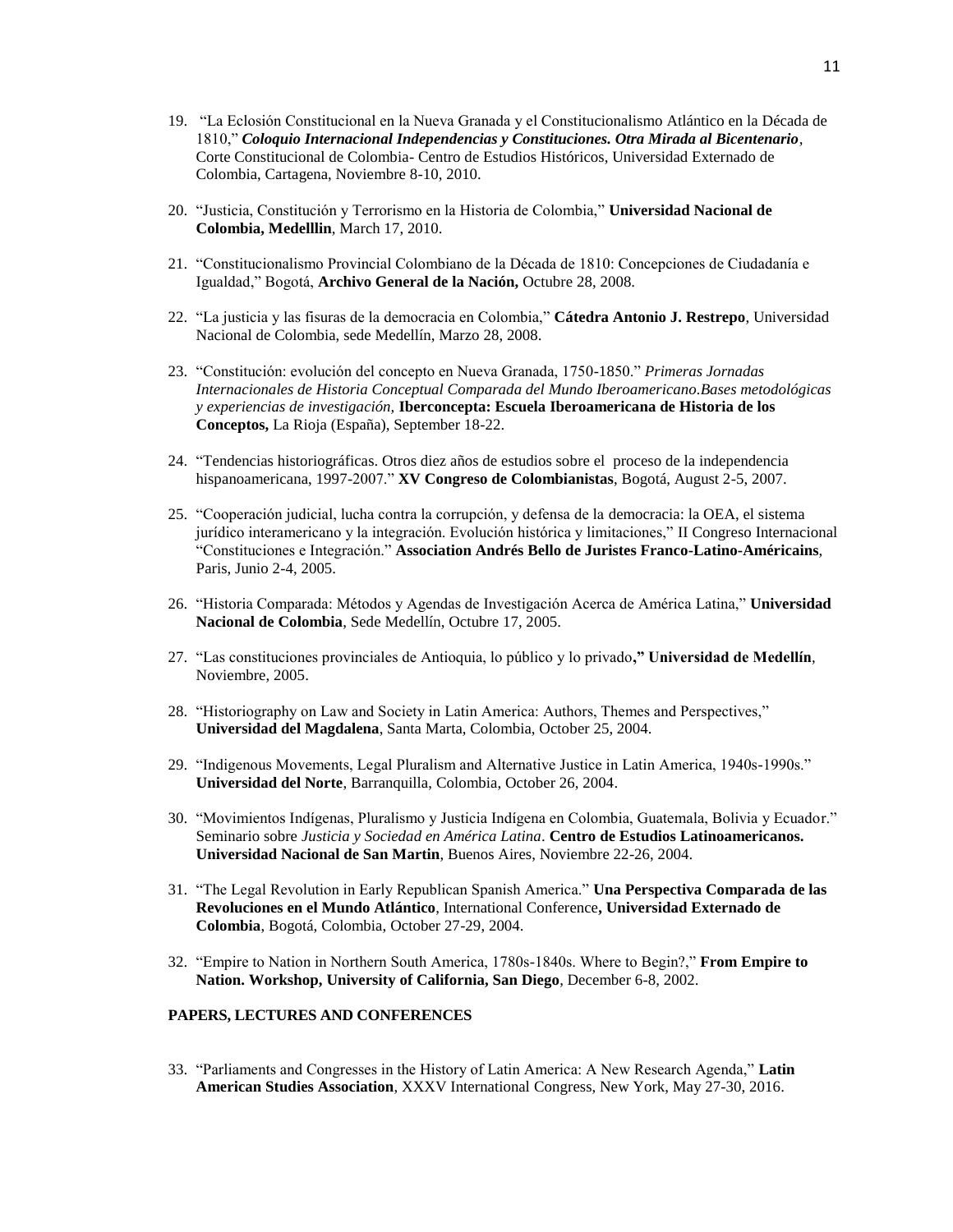- 34. "Legal Cultures, Administrative Reforms and State Formation in Latin America's Long Nineteenth-Century," **Latin American Studies Association**, XXXIV International Congress, New York, May 27- 30, 2016. Discussant.
- 35. "Long Life of Corporal Punishment and the Death Penalty in the Spanish Atlantic,  $1500s-1970s$ ,"  $63rd$ Annual Meeting of the **Southeastern Council of Latin American Studies**, SECOLAS, March 9-13, 2016, Cartagena, Colombia.
- 36. "Politics, Pedagogies and Mediation: Evolving Ecologies of Latin American Print Culture during the Long Nineteenth Century," panel "Race and Punishment in Latin American Legal Systems," 63<sup>rd</sup> Annual Meeting of the **Southeastern Council of Latin American Studies**, SECOLAS, March 9-13, 2016, Cartagena, Colombia. Chair and discussant
- 37. "Perspectives on Land, Conflict and History," **International Workshop "Land, Memory, and Justice: Challenges to Peace in Colombia,**" University of Toronto, Toronto, Canada, October 2-3, 2015. Chair and discussant.
- 38. "Sites of Power II: Congresses Rule in Latin America after Independence," **Latin American Studies Association**, XXXIII International Congress, San Juan, Puerto Rico, May 27-30, 2015. Discussant.
- 39. "Purifying the Body Politics: Exile and Execution in Nineteenth- and Twentieth-Century Latin America," CLAH - **American Historical Association**, Annual Congress, New York City, January 2-5, 2015. Chair and discussant.
- 40. "Legal Cultures and Judicial Practices in Latin America: Actors, State Formation and Frontiers," **Latin American Studies Association**, XXXI International Congress, Chicago, May 21-23, 2014. Discussant.
- 41. "Domestic Violence and the Law in the Atlantic from the Fifteenth to the Twenty-First Century," **Latin American Studies Association**, XXX International Congress, Washington. D.C., May29-June 1, 2013.
- 42. "Violence(s): Theorizing Gender and Violence through the Historical Prism," Annual Comparative Conference "**Gender, Violence and Memory**", Florida International University, November 30<sup>th</sup>, 2012. Panel discussant.
- 43. "El Impacto de la Cortes y la Constitución de Cádiz en la Nueva Granada, 1809-1815," **Universidad Pedagogía y Tecnológica de Colombia,** Tunja, Simposio Ruta del Bicentenario, May 8, 2012.
- 44. "Domestic Violence and the Law in Latin America's Long History," **Florida International University**, Department of History's Graduate Students Colloquium, November, 2011.
- 45. "Carlos Horacio Uran's Work on Legal Philosophy: George Gurvitch, the Normative Fact, and the Challenges of Justice Administration," Bogota, **Universidad Javeriana, Instituto Pensar**, October, 2011.
- 46. "Enforcing Human Rights," **Hemispheric Human Rights Initiative Conference**, San Salvador, El Salvador, May 17-19, 2011.
- 47. Participant in **International Liberty Fund Colloquium** "Liberty, Democracy and Independence in Gran Colombia," Cartagena de Indias, February 3-6, 2011.
- 48. Chair and discussant, "Law and Rebellion in Gran Colombia," CLAH **American Historical Association**, Annual Congress, Boston, January 6-9, 2011.
- 49. "Teaching Abroad is not Easy! The Challenges of Teaching Latin American History to Colombian Students at a Large Public University," CLAH - **American Historical Association**, Annual Congress,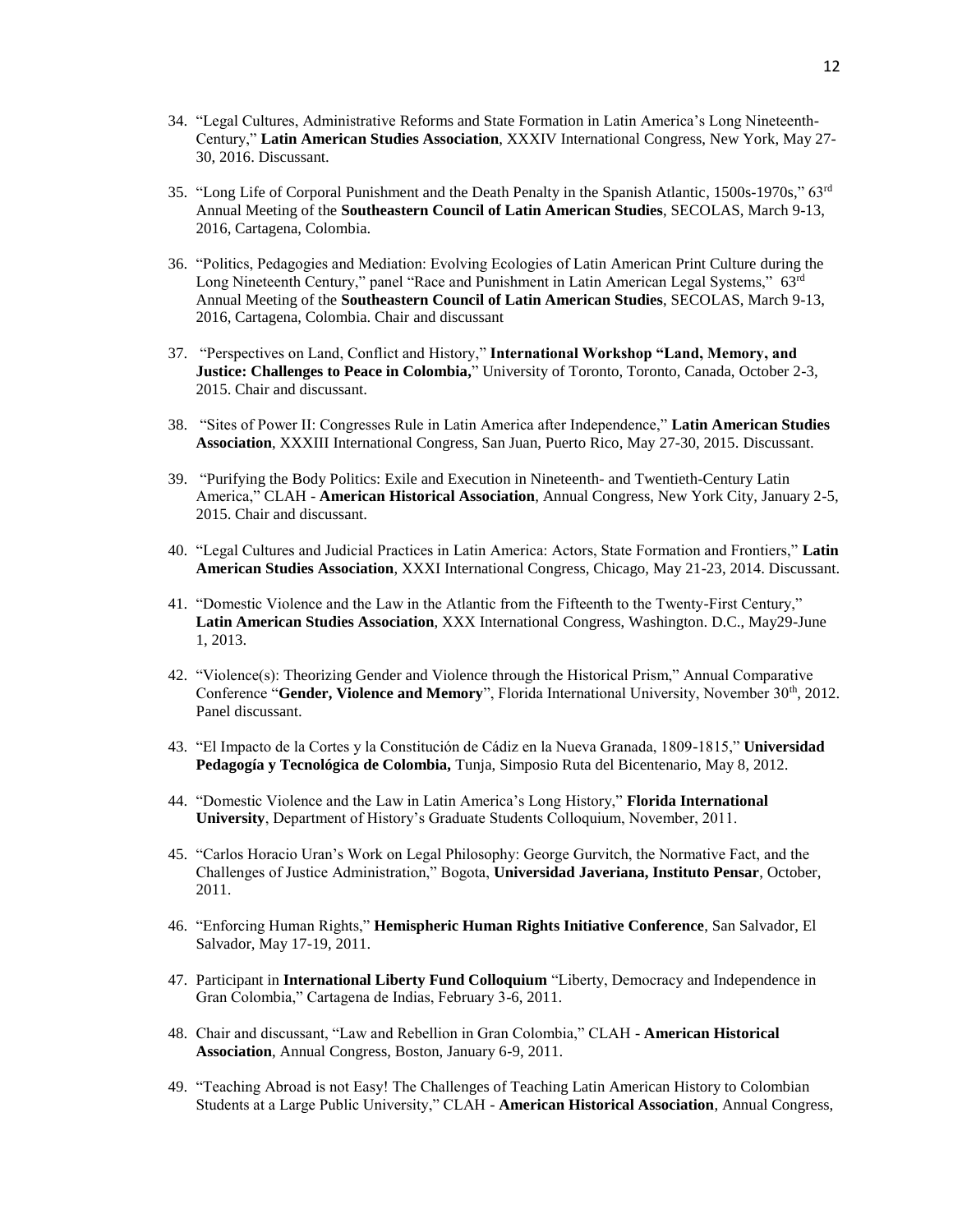Boston, January 6-9, 2011.

- 50. Doing Justice? Description of a USAID-funded Justice Reform and Modernization Program Implemented in Colombia by FIU from 2006 to 2010," **Florida International University**, College of Law Colloquium, October 19, 2010.
- 51. Discussant panel "Families Inside and Outside the Law in the Americas, 1910-2010," **American Society for Legal History,** Philadelphia, PA, November, 2010.
- 52. Organizer panel "Law and History in Latin America and the Caribbean. A Historiographical Balance," **American Society for Legal History,** Philadelphia, PA, November, 2010.
- 53. "From Private to Globalized Patriarchy: Domestic Violence in Latin American History from Colonial Times to the Present," **Latin American Studies Association**, XXIX International Congress, Toronto, October 6-9, 2010.
- 54. Discussant. Jack Snyder, "The Concept of Strategic Culture: A User's Guide," **ARC-FIU**, April 6, 2010.
- 55. "Fatal Love: Spousal Murder, Ethnicity, Gender, and Honor in the Atlantic, 1750-1820." **University of Texas at Dallas,** November, 2009.
- 56. Chair panel "Philippines Transnational Historical Legal Exchanges,"**American Society for Legal History,** Dallas, Texas, November, 2009.
- 57. "Quienes debatieron la idea de la república: abogados y clase política," Encuentro con Nuestra Historia**, Comisión del Bicentenario de la Independencia,** Cartagena, October 22, 2009.
- 58. "Constitución y derechos de ciudadanía en la Nueva Granada, 1810-1820." **Universidad de Los Andes**, Simposio sobre Constitución y Ciudadanía en la Historia de América Latina, Bogotá, October 19, 2009.
- 59. "Cádiz contra las provincias: Constitución, revolución y reacción en la Nueva Granada, 1810-1820." **Catedra Luis Antonio Restrepo. Los Procesos de Independencia: Ideas, Actores y Conflictos**, Medellín, Agosto-Noviembre, 2009. October 16, 2009.
- 60. "Reflecting on the South-Com´s Human Rights Initiative Twelve Years Later," **Human Rights Regional Conference**, **Guatemala**, July 21-25, 2009.
- 61. "From Exception to Normalcy: Law, the Judiciary, Civil Rights and Terrorism in Colombia, 1984- 2004." Bogotá, **Universidad de los Andes Facultad de Derecho**, Febrero 20, 2009.
- 62. "10 años de Historiografía sobre la Independencia Hispanoamericana," **V Congreso Internacional, Los Procesos de Independencia en la América Española; Crisis, Guerra y Disolución de la Monarquía Española**, Veracrúz, México, November 26-29, 2008.
- 63. "La Historiografía Comparada sobre América Latina Durante la Ultima Década," **Universidad de Michoacán**, Morelia, México, Noviembre 25, 2008.
- 64. "Implications of judicial Decision Making in Latin America in the Twentieth Century", **American Society for Legal History**, Annual meeting, Ottawa, Canada, November 13-November 15. Panel discussant.
- 65. "Republicanismo y Ciudadanía en la Independencia de Colombia: Observaciones Comparativas" XIV **Congreso de Historia de Colombia**, Tunja, Agosto 11-Agosto 16. Panel *Republicanismo y ciudadanía en los procesos de independencia hispanoamericanos*.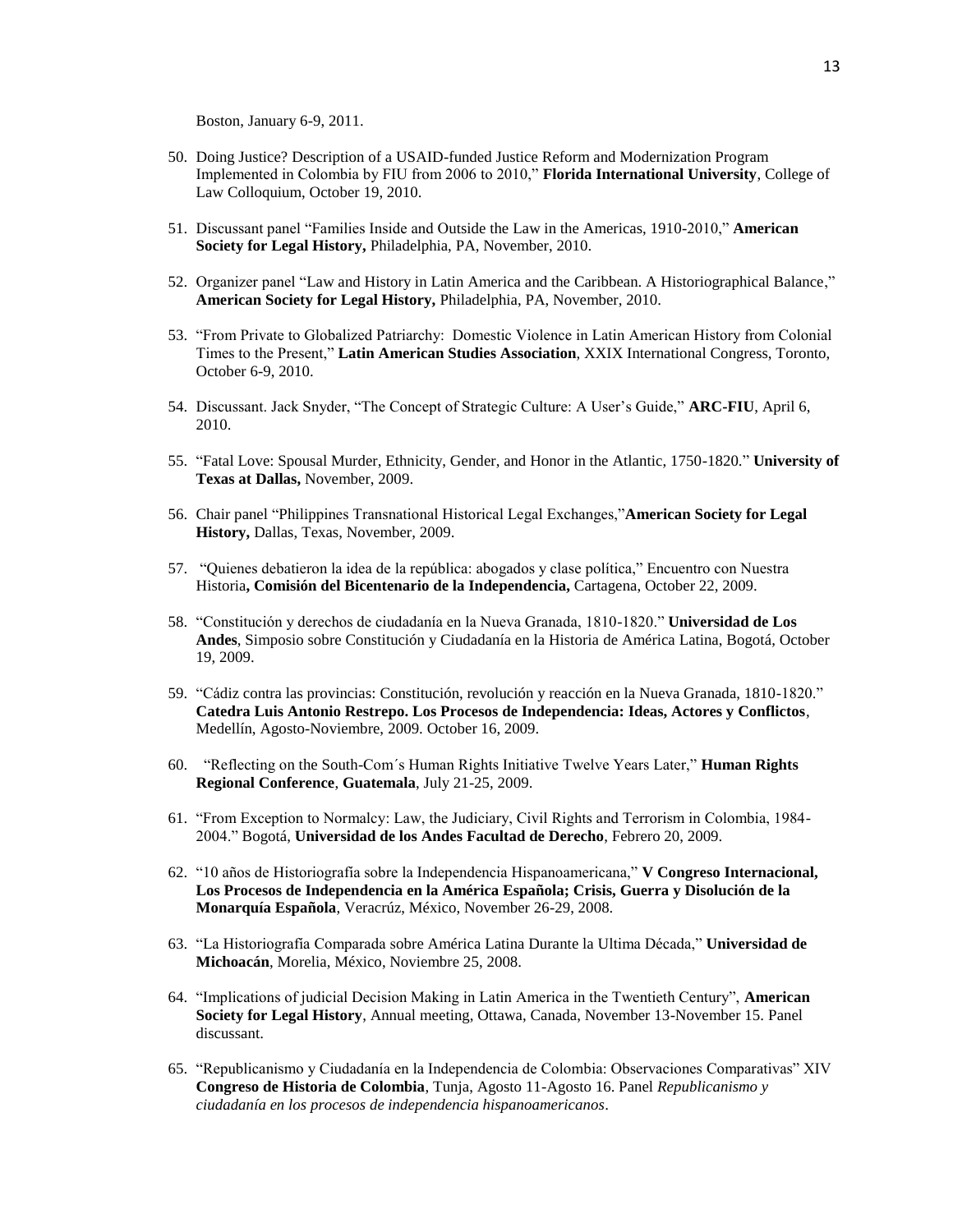- 66. Comentarios a la ponencia "Construyendo la Nación en Colombia: Herencias Coloniales, Metas Modernas y Formación republicana," **Historia de la Formación de lo Público-Político en Colombia Siglo XIX (1810-1885)**, Universidad Nacional de Colombia, Bogotá, Febrero 6-7, 2008
- 67. "Debates historiográficos sobre la Participación de los Afrocolombianos en el proceso de construcción de la nación durante la post-independencia," **Pensando la Nación en Colombia**, Universidad Nacional de Colombia, Bogotá, Febrero 7, 2008.
- 68. "Comparative History in Latin America: Recent Trends," **Latin American Studies Association**, XXVII International Congress, Montreal, Canada, September 5-9.
- 69. "Veedurías ciudadanas de la Justicia en Colombia: experiencias históricas análogas y comparativas," **Foro Nacional Sobre Control Social a la Gestión Judicial**, Bogotá, Mayo, 2007.
- 70. "La educación legal, el liberalismo Europeo y el mundo antiguo en la Colombia de comienzos del XIX," París, París, **Coloquio Internacional sobre La Ruta de Nápoles**, December 7-10, 2006.
- 71. "Local and Informal Justices I: Case Studies and Theoretical Debates on Lynching and Vigilantism." **Latin American Studies Association**, XXVI International Congress, San Juan Puerto Rico, March, 2006. Organizer.
- 72. "Local and Informal Justices II: Case Studies and Theoretical Debates on Grassroots Justice and Injustice." **Latin American Studies Association**, XXVI International Congress, San Juan Puerto Rico, March, 2006. Organizer and discussant.
- 73. "Local and Informal Justices III: Justicia Local en América Latina Siglos XIX y XX." **Latin American Studies Association**, XXVI International Congress, San Juan Puerto Rico, March, 2006. Organizer.
- 74. "'*Iglesia Me Llamo*': Church Asylum and the Law in Spanish America, 1600s-1800s," **American Society for Legal Histor**y, Austin Texas, October 26-29, 2004.
- 75. "Lawyers and Lawyering in the Making of Colonial Spanish America," **Latin American Studies Association**, Las Vegas, October 7-10, 2004. Discussant.
- 76. "Measuring Progress in Respect for Human Rights," **International Human Rights Seminar, U.S. Southern Command and Organization of American State**s, Costa Rica, March 17-19, 2004. Meeting of Group Leaders.
- 77. "Colombian 21<sup>st</sup>. Century Diaspora: From Migrants to Global Vallenato," **Florida International University**, Miami, March 12, 2004. Organizer and facilitator.
- 78. "Race, Ritual and Crime," Allen Morris conference on Florida and the Atlantic World, **Florida State University**, Tallahassee, FL, February, 2004. Discussant.
- 79. "The Great Transformation of "the Public" and "the Private" in the Transition from Empire to Nation in Ibero-America: Law and Legal Culture in Mexico, Colombia, and Brazil, 1750-1850. **University of California, San Diego**, December 5-7, 2003.
- 80. "Innocent Infants or Abusive Patriarchs: Spousal Homicides, Indians and the Law in Colonial Mexico, 1747-1821." International Congress of the **Latin American Studies Association**, Dallas, Texas, March 27-29, 2003.
- 81. Discussant panel "Los operadores del derecho en la historia de América Latina," International Congress of the **Latin American Studies Association**, Dallas, Texas, March 27-29, 2003.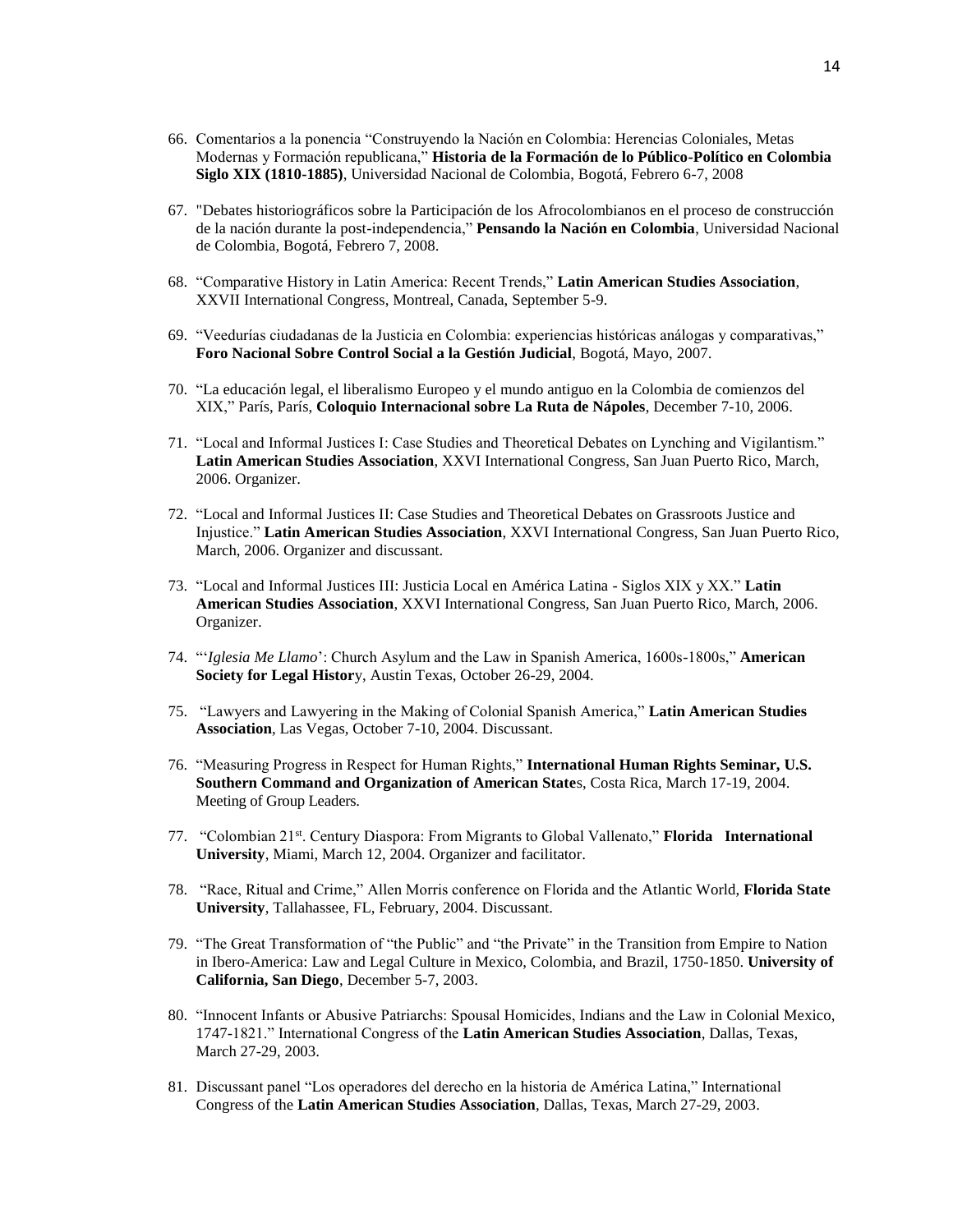- 82. "Measuring Progress in Respect for Human Rights," International Human Rights Seminar, U.S. **Department of Defense, Southern Command. Santo Domingo, Dominican Republic**, March 20-22, 2003. Discussant and facilitator.
- 83. "Violencia doméstica en Nueva Granada y Nueva España: Tensiones de género y etnia (1750-1810)." **Escuela de Estudios Hispoanoamericanos, Sevilla**, February 25, 2003.
- 84. "Measuring Progress in Respect for Human Rights," **International Human Rights Seminar, U.S. Southern Command and Organization of American State**s, Miami, May, 2002. Group Leader.
- 85. "Measuring Progress in Respect for Human Rights," **International Human Rights Seminar, U.S. Southern Command and Organization of American States**, Montevideo, Uruguay, October 22-25, 2001, Measures of Internal Control's Group Leader.
- 86. "The Production of Victimization: Narco-trafficking, Human Rights, and Plan Colombia," Invited Session of the **American Anthropological Association**, Annual Congress, Washington, DC., November 29, 2001.
- 87. "Killing One's Spouse in Late Colonial Mexico: 'Love,' Culture and the Law." **Popular Culture Association**, International Conference, Puebla, Mexico, October, 17-21, 2001.
- 88. "Human Rights and Humanitarian Law: Implications of the Pinochet and the Argentine Cases," **Latin American Studies Association,** XXIII International Congress, Washington, September 6-8, 2001, Chair and organizer.
- 89. "José Raimundo Russi a Bogotá Bandit: Anti-Heroes and Nation in Colombia, 1830s-1850s." **Latin American Studies Association,** XXIII International Congress, Washington, September 6-8, 2001.
- 90. "Un abanico de temáticas y aproximaciones," **Primer Seminario Internacional de Historia Ambiental**, Agosto 15-17, 2001, Bogotá, Colombia. 5-paper Panel Discussant.
- 91. "El futuro de la historia ambiental en América Latina," **Primer Seminario Internacional de Historia Ambiental**, Agosto 15-17, 2001, Bogotá, Colombia. Roundtable Moderator.
- 92. "Is Colombia's Peace Possible," **Journalists and Editors Workshop**, Florida Consortium on Latin American Studies-The Miami Herald-Harvard University, David Rockefeller Center, Miami, May 3-5, 2001. Panel moderator.
- 93. "Critical Issues in Peruvian History." Fulbright Hayes Group Study Abroad Program, **Auburn University**, Auburn, Alabama, April 27-20, 2001.
- 94. "New Approaches to the Study of Social Conflict in Colombia," **University of Wisconsin**, Madison, March 23, 2001. Respondent.
- 95. "Killing One's Spouse in Colonial Latin America," Jack D. Gordon Institute for Public Policy, **Florida International University**, March 15, 2001.
- 96. "Domestic Violence and the Law in Mexico, 1750-1810," **Southeastern Conference on Latin American Studies, Veracrúz**, Mexico, March 1-5, 2001.
- 97. "Artisans, Bandits, and the Law in Colombia: The Execution of Jose Raimundo Russi and his Gang in 1851," **LASA**, International Congress, Miami, Spring, 2000.
- 98. "Some Uses of the History of Latin America's Legal Professions," Latin American Legal Scholarship Conference, **Harvard University**, Boston, March 11, 2000.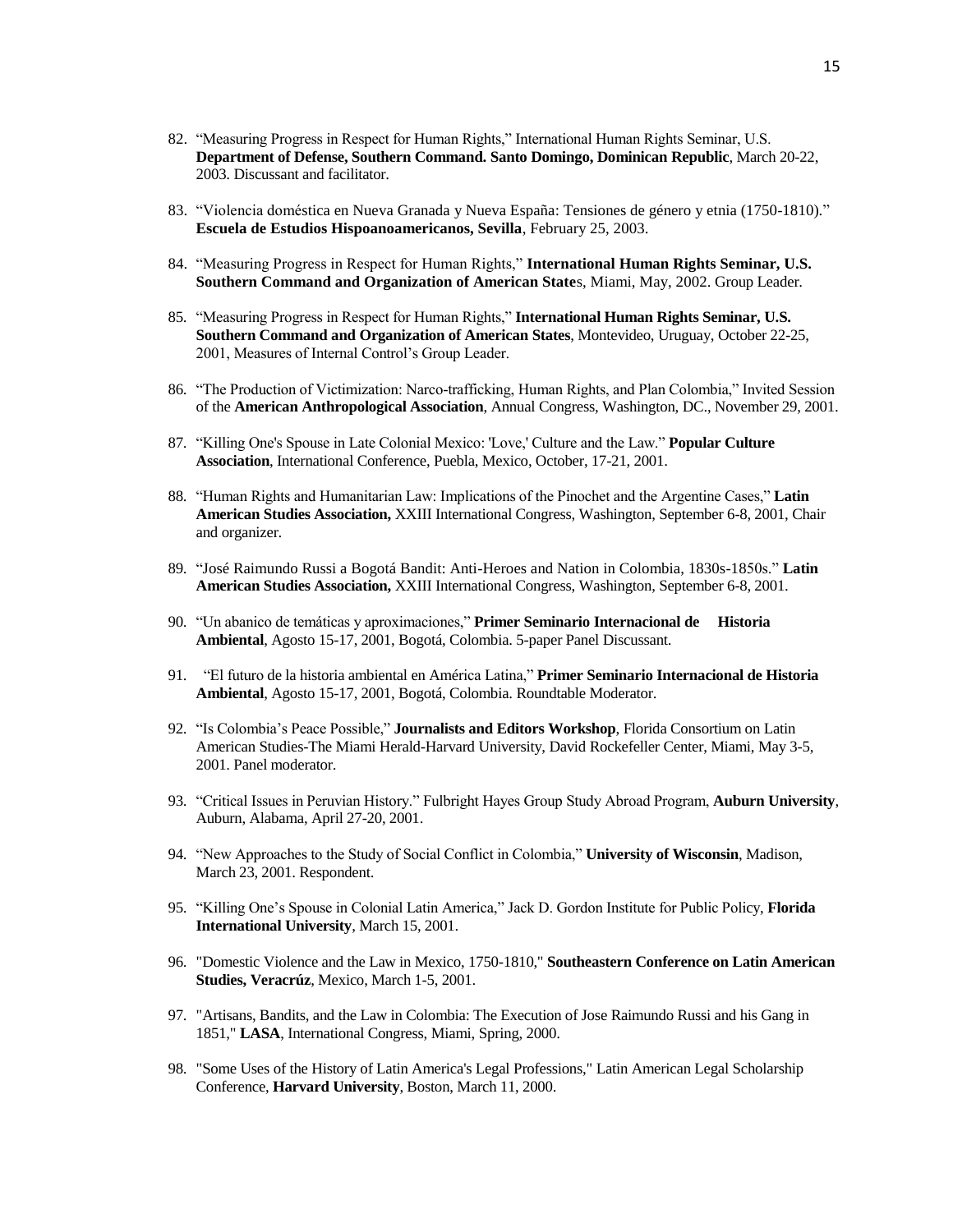- 99. "The Social History of Family Law in Late Colonial New Granada," **American Society for Legal History**, Annual Meeting, Toronto, Canada, October 21-23, 1999.
- 100."Economy, Society and Politics in Contemporary Latin America," Institute for Educators Workshop, Re-Aligning Vision, **Miami Art Museum**, March 27, 1999.
- 101."The U.S. State Department Perspectives on Colombia's Peace Process," discussant. Conference on Negotiation Politics and Prospects for Peace in Colombia, **United States Southern Command**, Miami, March 4-5, 1999.
- 102."Lawyers, Society and Culture in Latin America, 1780-1850," **Latin American and Caribbean Center**, Florida International University, October 22, 1997.
- 103."La América Latina colonial y postcolonial: Tierra de abogados y leguleyos?", **X Congreso de Historia de Colombia**, Medellín, Agosto 26-29, 1997.
- 104."Abogados, Estado y Política en el Período Colonial y Postcolonial en Colombia," Unidad de Investigaciones Jurídico-Sociales Gerardo Molina, **Facultad de Derecho, Universidad Nacional de Colombia**, Bogotá, Junio 10, 1997.
- 105."La Historia Social de la Política en Colombia, 1750-1850," Doctorado en Historia, **Universidad Nacional de Colombia**, Bogotá, Junio 6, 1997.
- 106."Clase, Poder, Estatus Social y Honor: Elites Legales, Política y Estado en Nueva Granada, 1780-1850," Instituto de Estudios Sobre Historia Colonial, **Instituto Colombiano de Cultura Hispánica**, Bogotá, Junio 5, 1997.
- 107."Lawyers and the Administration of Justice in Latin America During the Transition from the Colonial to the National Period," **Conference The Contested Terrains of Law, Justice and Repression in Latin American History, Yale University**, New Haven, April 24-26, 1997.
- 108."Las tendencias globales y los estudios legales en el Siglo XXI." Congreso Internacional "Derecho público, Filosofía y Sociologías Jurídicas: Perspectivas para el próximo milenio", **Universidad Externado de Colombia**, Bogotá, August, 1996.
- 109."Colonial Lawyers, Republican Lawyers and the Administration of Justice in Latin America," **Institute of Latin American Studies**, University of London, London, May, 1996.
- 110."Continuity and Change in Latin American Political History, 1780-1850", annual meeting of the **American Historical Association**, Atlanta, GA , January, 1996.
- 111."To be continued? The Status of Historical Research on Latin American Legal History," annual meeting of the **American Society of Legal History** (AHA), Houston, TX., October, 1995.
- 112."Latin American History: Patterns and Lessons for the Near Future", **Prudential Intercultural Services**, Miami, October, 1995.
- 113."Status, Class and Power: The *letrados* of Late Colonial and Early Post-Colonial New Granada," **Latin American Studies Association** (LASA) XIX International Congress, Washington, DC., September, 1995.
- 114."Judges, Tutela Actions and Environmental Movements in Colombia", **Latin American Studies Association** (LASA) XIX International Congress, September, 1995, Washington, DC.
- 115."Educación legal y proyectos de formación del estado en la Nueva Granada," **Congreso Nacional de Historia de Colombia**, Tunja, Colombia, May, 1995.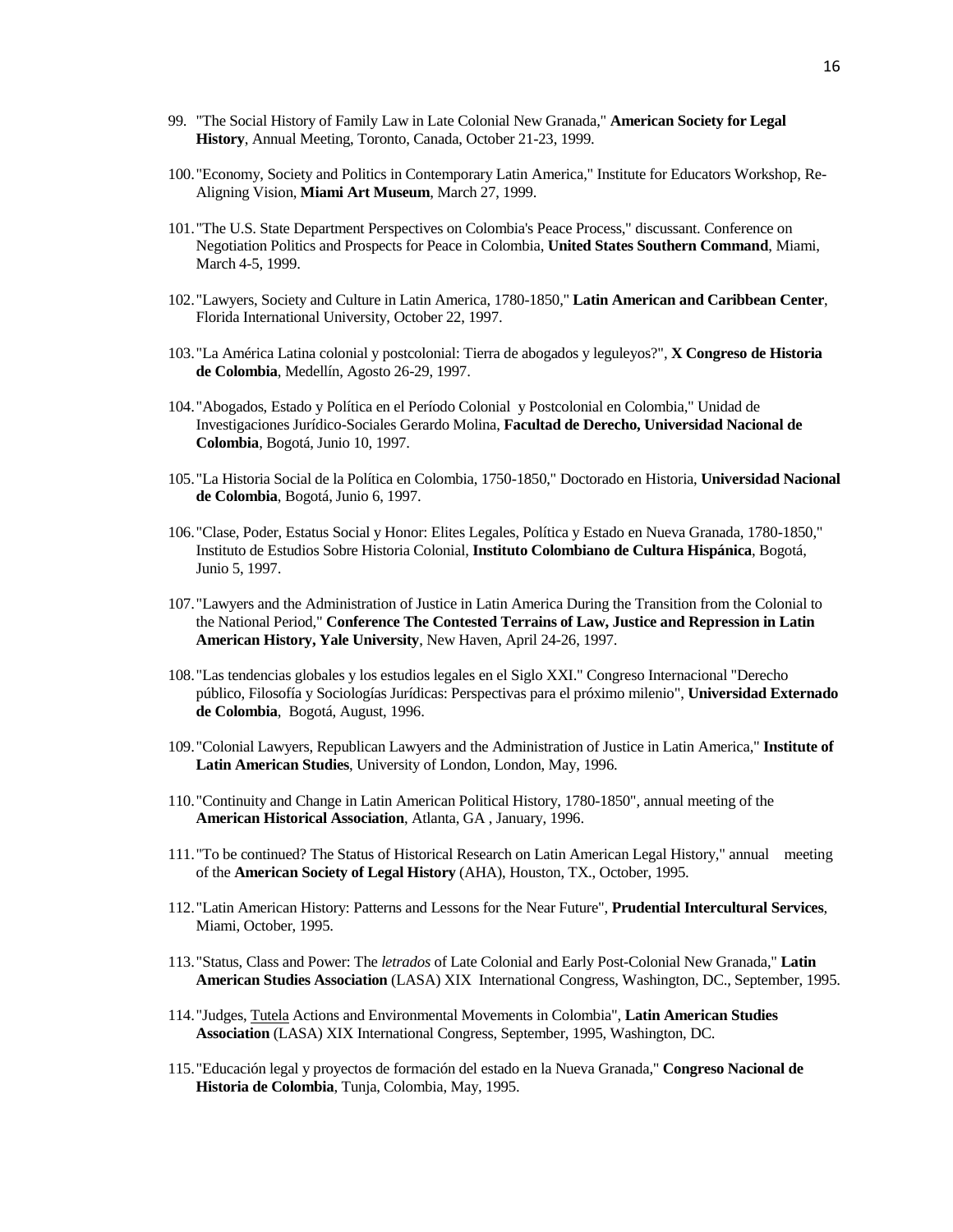- 116."New Constitutional Order, *tutela* Actions and Environmental Struggles in Colombia, 1991-1993." Meeting of the **Research Committee on Comparative Judicial Studies of the International Political Science Association**. Florence, Italy, Summer, 1994.
- 117."Training 'Mandarins': Legal Education and State-Building in New San Francisco, Granada, 1780-1850." **American Historical Association** (AHA), Annual Meeting, Sam Francisco, CA.
- 118."Legal history and legal studies in the twenty-first century." **International congress on "La Universidad, Las Transformaciones del Derecho y los Nuevos Ordenes Constitucionales en América Latina,"** Bogotá, October, 1993.
- 119."State and society in Colombia: lawyers, artisans and industrial workers, 1780-1920s." **Mid-Atlantic Council on Latin American Studies** (MACLAS), annual meeting, Pennsylvania State University. Panel organizer.
- 120."Lawyers and post-colonial politics in Colombia: a critique of the 'normal' periodization of Latin American political history." **Florida International University** (FIU), Miami.
- 121."Kinship and politics in late colonial and early post-colonial New Granada." **University of Michigan-Flint**, Flint.
- 122."The Vergara Santamaría clan: priests, lawyers, and status-conflict in New Granada, 1780-1850." **University of Michigan, Ann Arbor**.
- 123."Reinterpreting the role of the elites in Latin American political history: lawyers, state-formation and status-conflicts in nineteenth century New Granada." **Southwestern University, Georgetown, Texas**.
- 124."The decline of the colonial state and the emerging status-conflicts: lawyers in New Granadan bureaucracy and politics, 1780-1850." **University of Pittsburgh**, Pittsburgh, PA.
- 125."Contributions of the study of the legal elites to the historiography of Colombian and Latin American politics." **University of South Florida**, Tampa, 1993.
- 126."Lawyers, political parties and social classes in post-colonial New Granada." **Conference on Latin American History** (CLAH), Gran Colombian Committee, Washington, DC. AHA, annual meeting.
- 127."Impact of the Conquest on the Old and New Worlds." **Allegheny College**, Meadville, PA.
- 128."Lawyers and state-building in early post-colonial New Granada." **Latin American Studies Association** (LASA), XVII International Congress, Los Angeles, CA.
- 129."Lawyers and the Independence Movement in New Granada," **Duquesne History Forum**, Duquesne University, Pittsburgh.
- 130."Lawyers and the State at the Time of New Granada's Independence," **Mid-Atlantic Council on Latin American Studies**, MACLAS, Shippensburg, PA.
- 131."Nuevas dimensiones de la crítica jurídica y el uso alternativo del derecho." **Conferencia Internacional de Grupos de Servicios Legales Innovativos**. Centro de Investigación y Educación Popular, CINEP, Bogotá.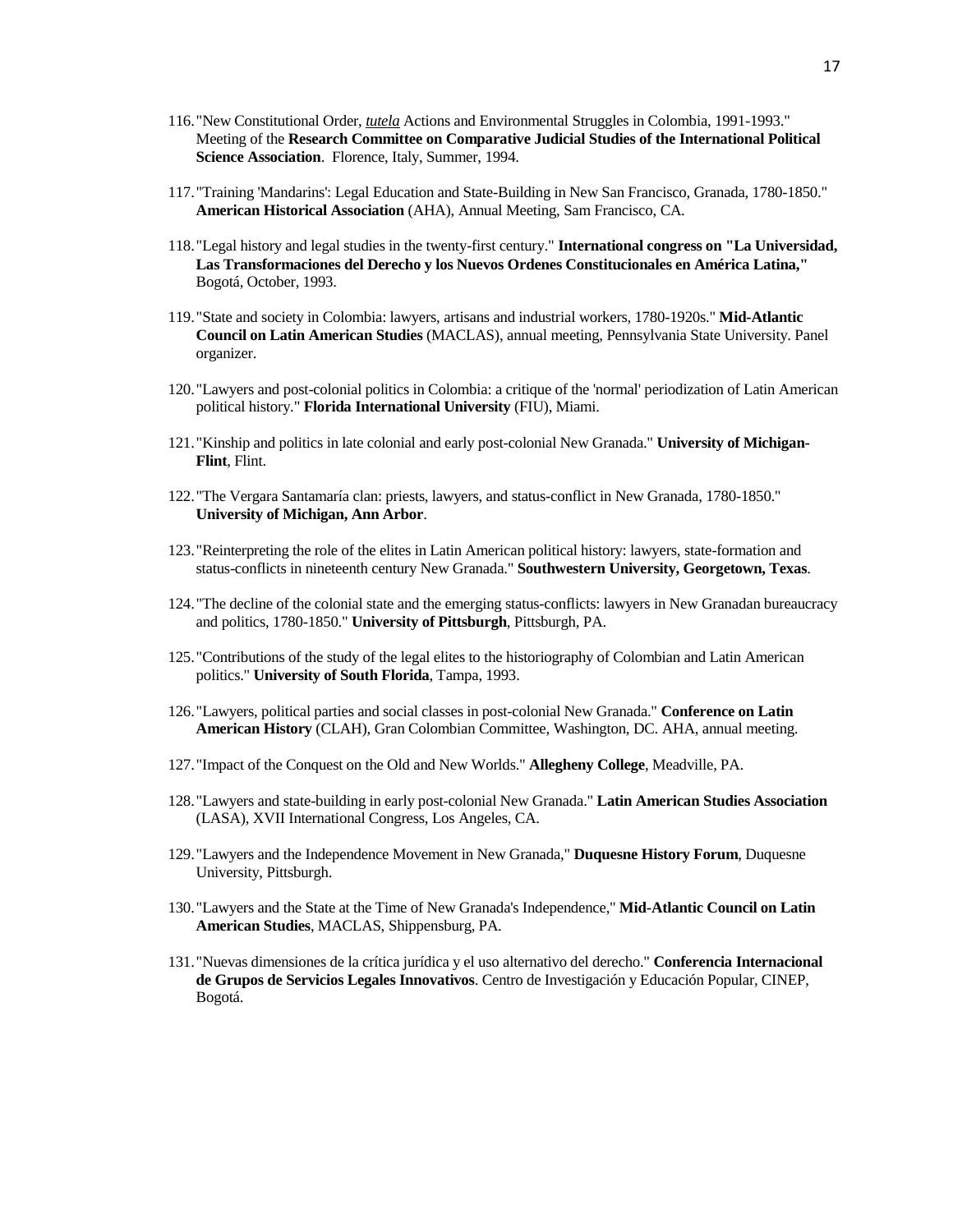#### **BOOKS**

*Insurgent Legal Discourses in the Spanish Atlantic. Early Constitutionalism New Granada and Cadiz, 1811-1821*. A legal and cultural history of constitutional discourses involving both New Granada's early constitutionalism and the Constitution of Cádiz. Have drafted two-thirds of the text. Shall be able to finish it within one academic year upon completing additional field work (for a month) in Colombian archives.

*The Merchant, his Wife and the Count. Law, Romance, Betrayal, Poisoning, and Daily Life in Eighteenth-Century Mexico.* A case study concerning the life of a family in Zacatecas, Mexico, during the 1720s. Except for some notarial and ecclesiastical information I will be gathering in Fall 2015, research for the entire book has been completed. I will be writing the book's first draft during the 2017-2018 academic year.

*Gender, Ethnicity and the Death penalty in early 19th Century Cuba*. A micro-history of law and domestic violence in Camaguey, Cuba, with intriguing connections to the end of the death penalty by hanging for women. I have already gathered abundant evidence in Seville's AGI. Must still conduct field work in Camaguey, Cuba, during Summer, 2017.

*The Long Global History of Domestic Violence and the Law*. A synthesis of historiographical knowledge on battering and spousal murder from Greco-Roman Antiquity until the present. Book design in progress. Preliminary bibliographical research has been completed. Intend to present a book proposal to Cambridge University Press in Fall, 2017. Completion of the manuscript expected by Fall, 2019.

#### **BOOK CHAPTERS**

"Origins of Labor Rights and Justice in Colombia, 1890-1950," co-authored with German Palacio, book chapter for volume *The Formation of Labor Justice Accross the Americas.* Edited by Professors Juan Manuel Palacios and Leon Fink (Illinois University Press, forthcoming, 2017).

"El Congreso de Colombia y la esfera pública, 1840-1860." Book chapter for volume on The *Historia de Congreso en Colombia desde Comienzos del Siglo XIX hsta la Década de 1970.* Edited by Oxford University Professor Eduardo Posada-Carbó (Universidad Externado de Colombia Press). To be completed in 2016.

"Abogados y leguleyos en América colonial, una forma de praxis judicial*."* Book chapter for volume *Usos y agentes de la Justicia en las sociedades ibéricas del Antiguo Régimen* (Universidad Nacional de La Plata y la Universidad de Cantabria). Edited by professors Tomás A. Mantecón and Darío G. Barriera. To be completed by Fall, 2017.

"Penal Science and State-Building in New Granada and Mexico, 1760s-1830s**.**" Book chapter for volume *Knowledges, Sciences, Techniques and State building in Iberian America, 1790-1870*. Edited by University of Paris Professors Anick Lemperiere and Clément Thibaud. To be completed by Spring, 2018. Press TBD.

"Juan de Solorzano y Pereira's Unknown Work on Domestic Murders." Introduction to first Spanish translation of Solorzano y Pereira's Doctoral thesis *Diligens & accurate de parricidii crimini disputatio.* This work has been partially translated from the Latin with support from a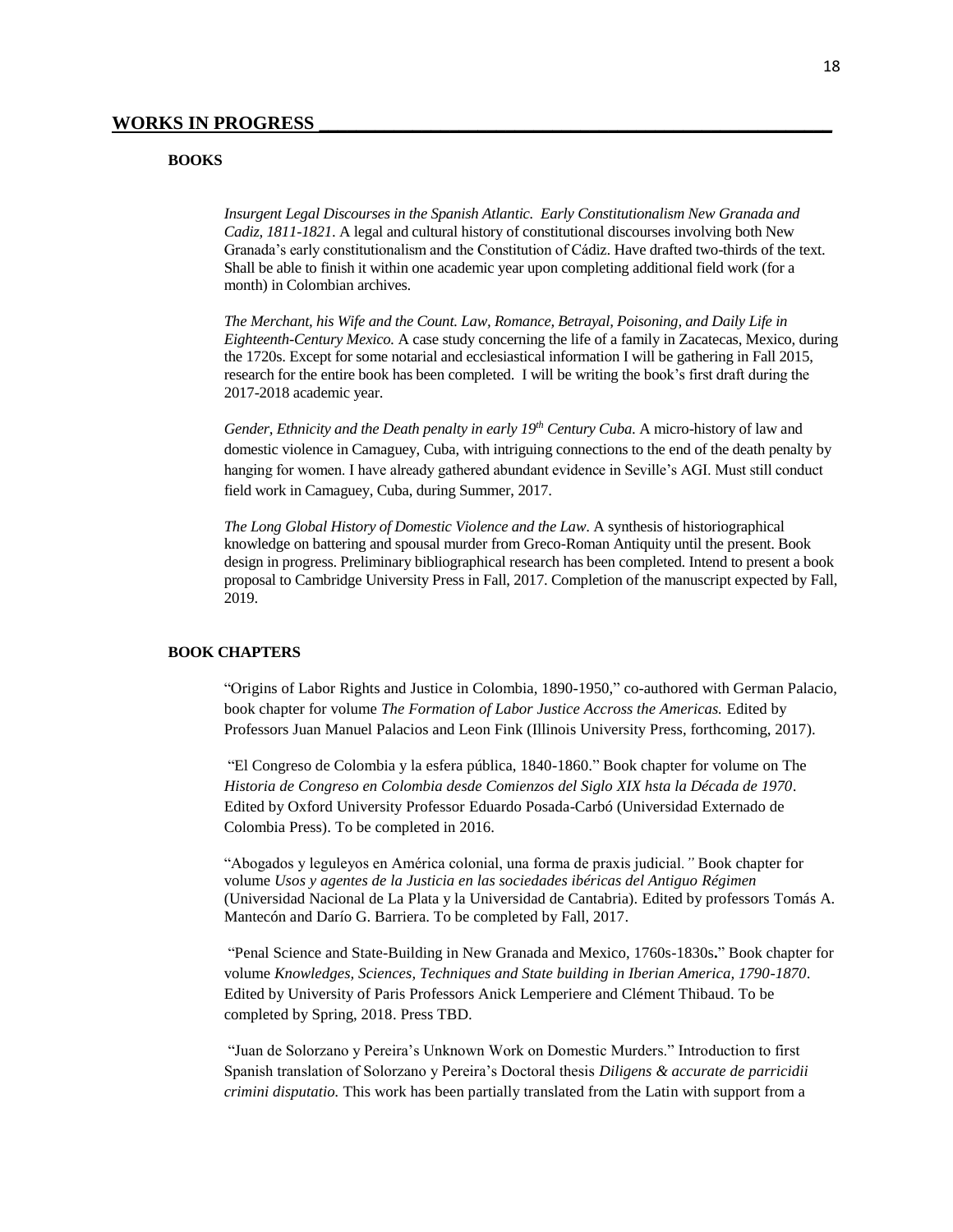grant from the FIU College of Arts and Sciences. A proposal for the text's entire translation is under evaluation by Colombia's Externado de Colombia which is also expected to publish the final annotated translation. Expected date, Spring, 2018.

## **FUNDED RESEARCH \_\_\_\_\_\_\_\_\_\_\_\_\_\_\_\_\_\_\_\_\_\_\_\_\_\_\_\_\_\_\_\_\_\_\_\_\_\_\_\_\_\_\_\_\_\_\_\_\_\_\_\_\_\_\_\_\_**

Digitalization City of Miami Beach Historical Archives, 2014-2016, Co-PI \$ 210,800

Miami Consortium Interdisciplinary Research Group Initiative, Fall 2012. PI \$ 5,000

FIU's Department of History Online Award for International Conference "Gender, Violence and Memory", Fall 2012. PI \$ 10,000

USAID, Justice Reform and Modernization, Colombia, 2006-2010, Co-PI \$ 20.5 million.

Ministry of Foreign Relations-Colombia, Colombian Migrants in the USA, 2005, PI \$ 100,000

Research Award, FIU College of Arts and Sciences, Office of the Dean, Summer 2003

NEH (National Endowment for the Humanities) Research Award, Fall 2002, PI \$ 44,000

Florida International University, Provost Grant, Summer 2001.

Faculty Development Grant FIU College of Arts and Sciences, Office of the Dean, Spring 2001

Title VI Grant. Latin American and Caribbean Center, FIU, Spring, 2001.

Faculty Development Grant FIU College of Arts and Sciences, Office of the Dean, Fall 2000.

Title VI Grant. Latin American and Caribbean Center, FIU, Spring, 2000.

Title VI Grant. Latin American and Caribbean Center, FIU, Spring, 1999.

Faculty Development Grant FIU College of Arts and Sciences, Office of the Dean, 1999.

Andrew W. Mellon Foundation Library Fellowship for Southern U.S. Scholars, Tulane University, New Orleans, 1998.

Florida International University's Foundation, Summer Grant, 1998.

Title VI Grant. Latin American and Caribbean Center, FIU, Spring, 1998.

- Title VI Grant. Latin American and Caribbean Center, FIU, Fall, 1997.
- Grant from ICFES, Instituto Colombiano para el Fomento de la Educación Superior. Programa de Cofinanciación de Proyectos de Fomento para la Educación Superior, Spring, 1997.
- Research Grant Centro de Investigaciones y Desarrollo Científico (CINDEC), Universidad Nacional de Colombia, Medellín, 1996-97.

Faculty Development Grant FIU College of Arts and Sciences, Office of the Dean, Fall, 1995.

Summer Research Grant, Center for Latin American Studies, University of Florida, Gainesville, 1995.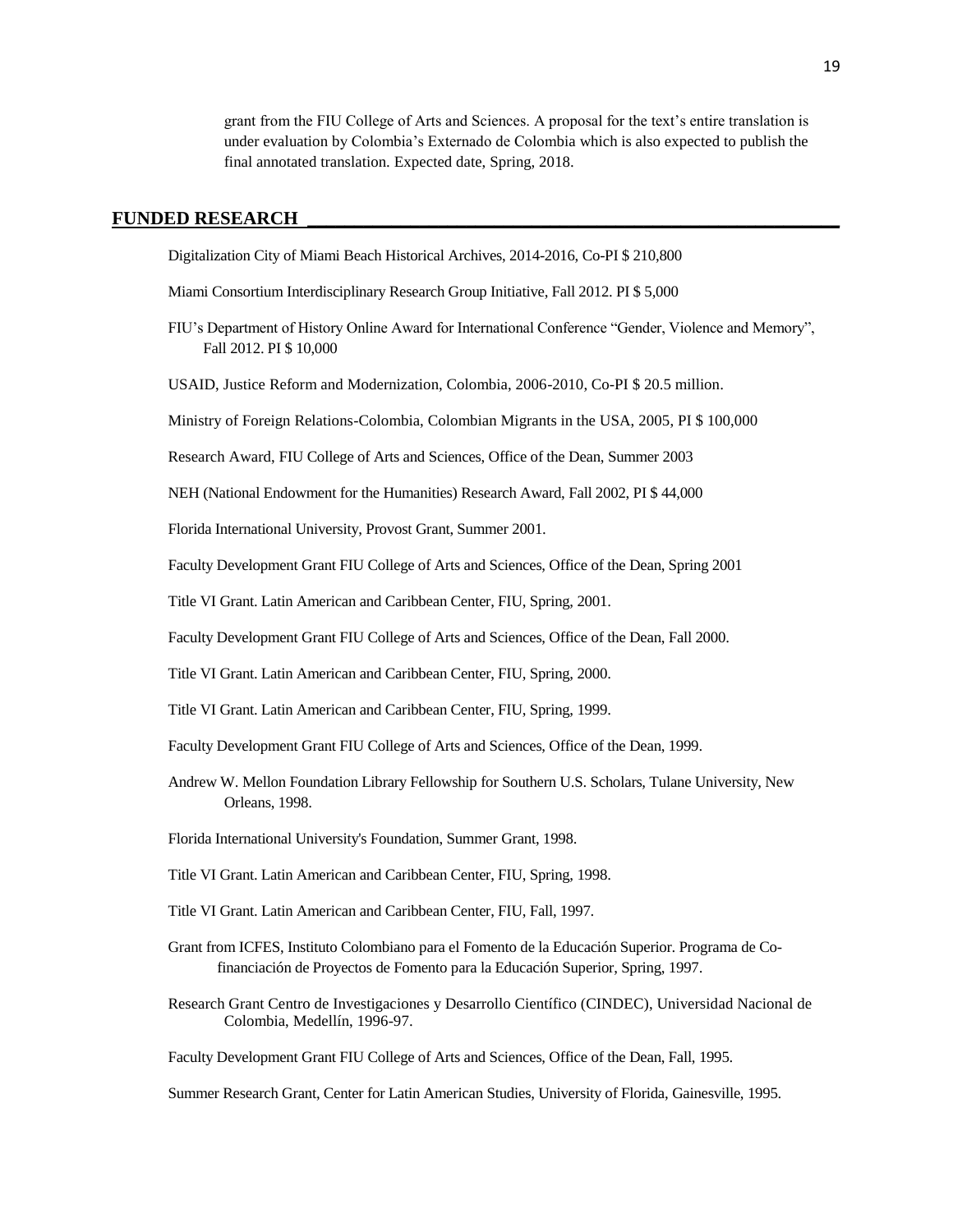Title VI Grant. Latin American and Caribbean Center, FIU, Spring, 1995.

Faculty Development Grant FIU College of Arts and Sciences, Office of the Dean, Fall, 1994.

Research Grant Fundación para la Promoción de la Investigación la Ciencia y la Tecnología, Banco de la Republica de Colombia. Academic year 1990-1991.

Summer Research Grant, Tinker Foundation, 1988.

#### PROFESSIONAL HONORS, PRIZES, FELLOWSHIPS

Murdo J. Macleod Book Prize, Latin American and Caribbean Section, Southern Historical Association, Fall, 2016. Best book in the fields of Latin America, Caribbean, American Borderlands and Frontier or Atlantic World history. *Fatal Love*.

Honorable Mention, National Social Science and Humanities Prize, Alejandro Angel Escobar Foundation, Colombia, Fall, 2016. This Prize is the highest scientific recognition in Colombia. *Fatal Love.*

Honorable Mention, Alfred B. Thomas Book Award, for the best book on a Latin American subject, SECOLAS, 2016. *Fatal Love*.

Faculty Award for Excellence in Service, Faculty Senate, Florida International University, Fall, 2015.

Sabbatical leave (competitive), FIU, 2013

Member (*Miembro Correspondiente*), Colombian Academy of History (Academia Colombiana de Historia), 2010-onward.

NEH (National Endowment for the Humanities) Research Award , Fall, 2002.

Sabbatical leave (competitive), FIU, 2002.

Faculty Award for Excellence in Research, Faculty Senate, Florida International University, Fall, 2001.

- Matriculation Merit Award, Florida International University, Award to recognize more productive members of Faculty from 1997 to 2000, Spring, 2001.
- Winner of Teaching Incentive Program Award (TIP), Florida International University, Miami. Award to recognize best professors in the 1993-1996 academic period, 1997.
- Antonine *Tibesar Prize*, Conference on Latin American History (CLAH), American Historical Association. Best article published during 1996 in *The Americas,* 1997*.*
- Winner of Concurso Internacional de Méritos "Generación 125 Años", Universidad Nacional de Colombia. Recruitment of distinguished international scholars, 1996.

Teaching Fellowship, University of Pittsburgh, 1992-93.

Summer Research Fellowship in Latin American Studies at Cornell University, 1992. Declined.

Andrew Mellon Fellowship, University of Pittsburgh, 1991-92.

Teaching Fellowship, University of Pittsburgh, 1989-90.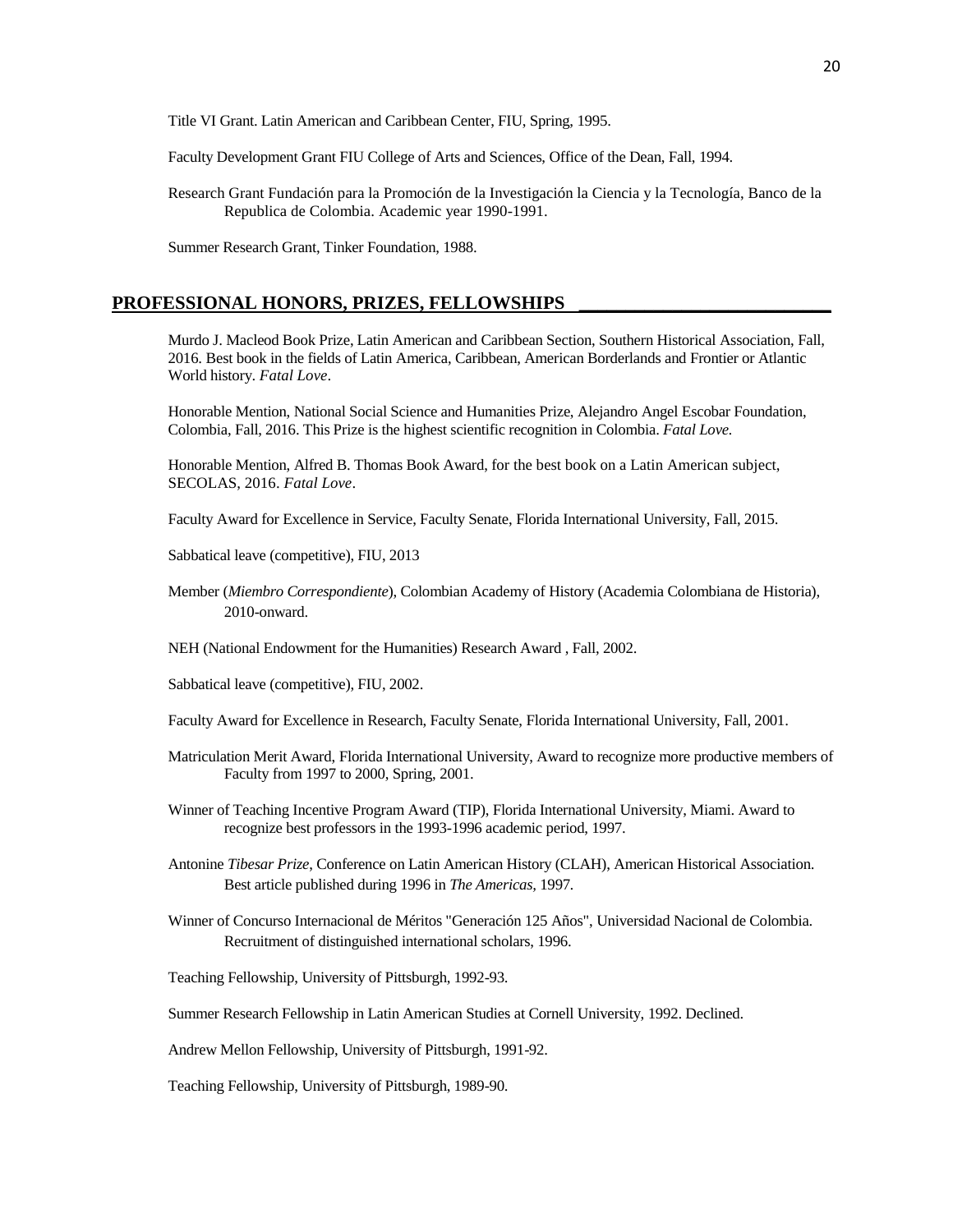Andrew Mellon Fellowship, University of Pittsburgh, 1989-90.

Passed Ph.D. comprehensive examinations with distinction, 1989.

Teaching Fellowship, University of Pittsburgh, 1987-89.

Fulbright Scholarship for graduate studies in the United States, 1986-87.

Thesis approved with distinction, Universidad Externado de Colombia, 1983.

Exemption from comprehensive exams in law school, awarded to student with highest GPA, 1982.

Four annual scholarships, Universidad Externado de Colombia, awarded to student with highest GPA, 1978-81.

Julio Cesar García Fellowship to attend Universidad La Gran Colombia (Bogotá), awarded to student with highest GPA, 1976.

#### **OFFICES HELD IN PROFESSIONAL SOCIETIES\_\_\_\_\_\_\_\_\_\_\_\_\_\_\_\_\_\_\_\_\_\_\_\_\_\_\_\_\_\_\_\_\_**

*Editorial Boards and Committees*

- Member Editorial Board, *Ius Fugit. Revista de Cultura Juridica*. Universidad de Girona, Spain. 2015- 2020.
- Member Editorial Board, *Revista de Estudios Sociales*, Universidad de los Andes, Bogotá, Colombia. 2013-onward.
- Contributing Editor, *Hemisphere*. A Magazine of the Americas, LACC, Fall, 1994-present.
- Member Editorial Board, *Humanidades*, Journal of Colombia's Universidad Industrial de Santander, UIS, 1997 present.
- Member Editorial Board*, The Americas* (Spring 2005- Fall 2010).
- Member Editorial Board, *Law and History Review* (Spring, 1996-Fall 2000).
- Member Editorial Board, *Historia y Sociedad*, Revista del Departamento de Historia, Universidad Nacional de Colombia, Medellín (1996-1999).

Book Review Editor*, Hispanic American Historical Review* (Fall 1993-Spring 96).

#### *Professional Boards and Committees*

Chair and member Murdo J. Macleod Book Prize Committee, Latin American and Caribbean Studies section, Southern Historical Association, 2017.

Member Lewis Hanke Post-Doctoral Award Committee, CLAH, American Historical Association, 2016.

Co-Chair, Program Committee, American Society for Legal History, Annual Meeting, Toronto, 2016.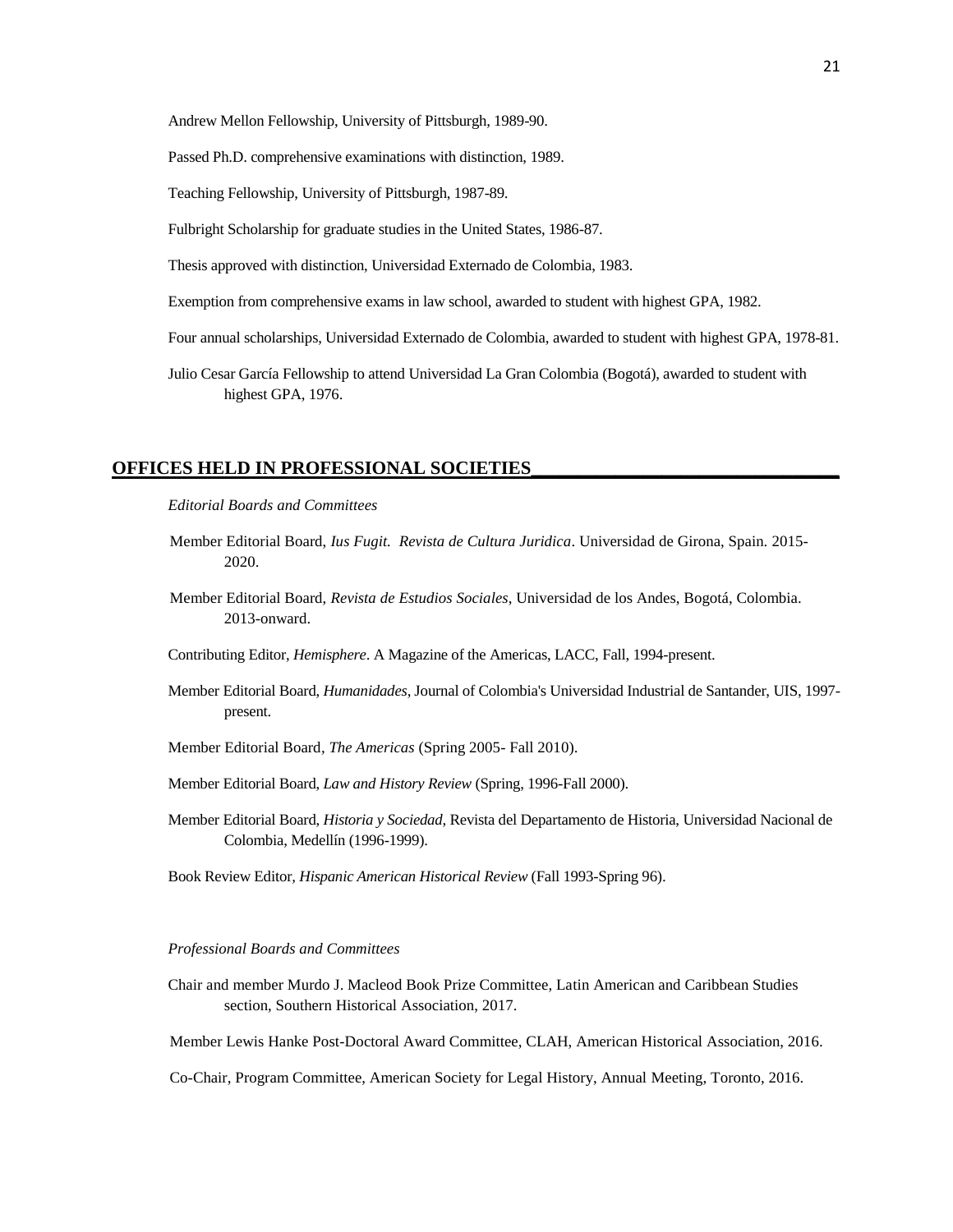- Member Local Arrangements Committee, *American Society for Legal History*, Annual Meeting, Miami, November 7-9, 2013.
- Member Program Committee, *American Society for Legal History*, Annual Meeting, Philadelphia, November 18-21, 2010.
- Adviser to Universidad de Medellín's Law School for the definition of research fields, 2008.
- Miembro Comité Científico, CEIS (Centro de Estudios Históricos), Universidad Externado de Colombia, 2004-2008
- Chair, "Law, Jurisprudence and Society" Section, International Congress of the Latin American Studies Association, LASA, 2004.
- Chair, Robertson Prize committee, Conference on Latin American History, American Historical Association, 2001-2002.
- Member of Local Arrangements Committee, *Latin American Studies Association*, XXII International Congress, Miami, FL, March 16-18, 2000.
- Advisory Committee, Especialización en Ciencia Política, Universidad Nacional de Colombia, Sede Medellín, 1997.
- Co-coordinator Symposium on "Historia Comparada de América Latina," X Congreso de Historia de Colombia, Medellín, Agosto 26-29 de 1997.
- Evaluation Committee, Facultad de Ciencias Humanas. Proyecto de Especialización Sobre Administración Documental Aplicada a los Archivo Históricos. Universidad Nacional de Colombia, Sede Medellín, 1996.
- Advisory Committee, Centro de Gestión Tecnológica, GESTEC Universidad Nacional de Colombia, Sede Medellín, 1996-97.
- Advisory Committee, Especialización en Ciencia Política, Universidad Nacional de Colombia, Sede Medellín, 1997.

## **OTHER PROFESSIONAL ACTIVITIES AND PUBLIC SERVICES\_**

## **PROFESSIONAL SERVICE**

#### *Evaluation of manuscripts*

*Law and History Review*, 2016; *Latin American Research Review*, 1998-2001, 2016*;* University of Los Andes, Bogotá, Colombia, *Department of History,* 2016; *Journal of Undergraduate Research and Scholarly Excellence*, Colorado State University, 2016; *Mundo Agrario*, Universidad de la Plata, Argentina, 2014; *Revista Criminalidad*, Colombia, Spring 2014; *Historia y Memoria*, Universidad Pedagógica y Tecnológica de Colombia (UPTC), 2013-2014; University of Los Andes, Bogotá, Colombia, *School of Law*, 2013; *Journal of Social History*, 2013; *Comparative Studies in Society and History,* 2000, 2008, 2012, 2013; *Anuario Colombiano de Historia Social y de la Cultura,* Bogotá, 2010-2013; *Historia y Sociedad*, Revista del Departamento de Historia, Universidad Nacional de Colombia, Medellín , 1999-2014; *Memoria y Sociedad,*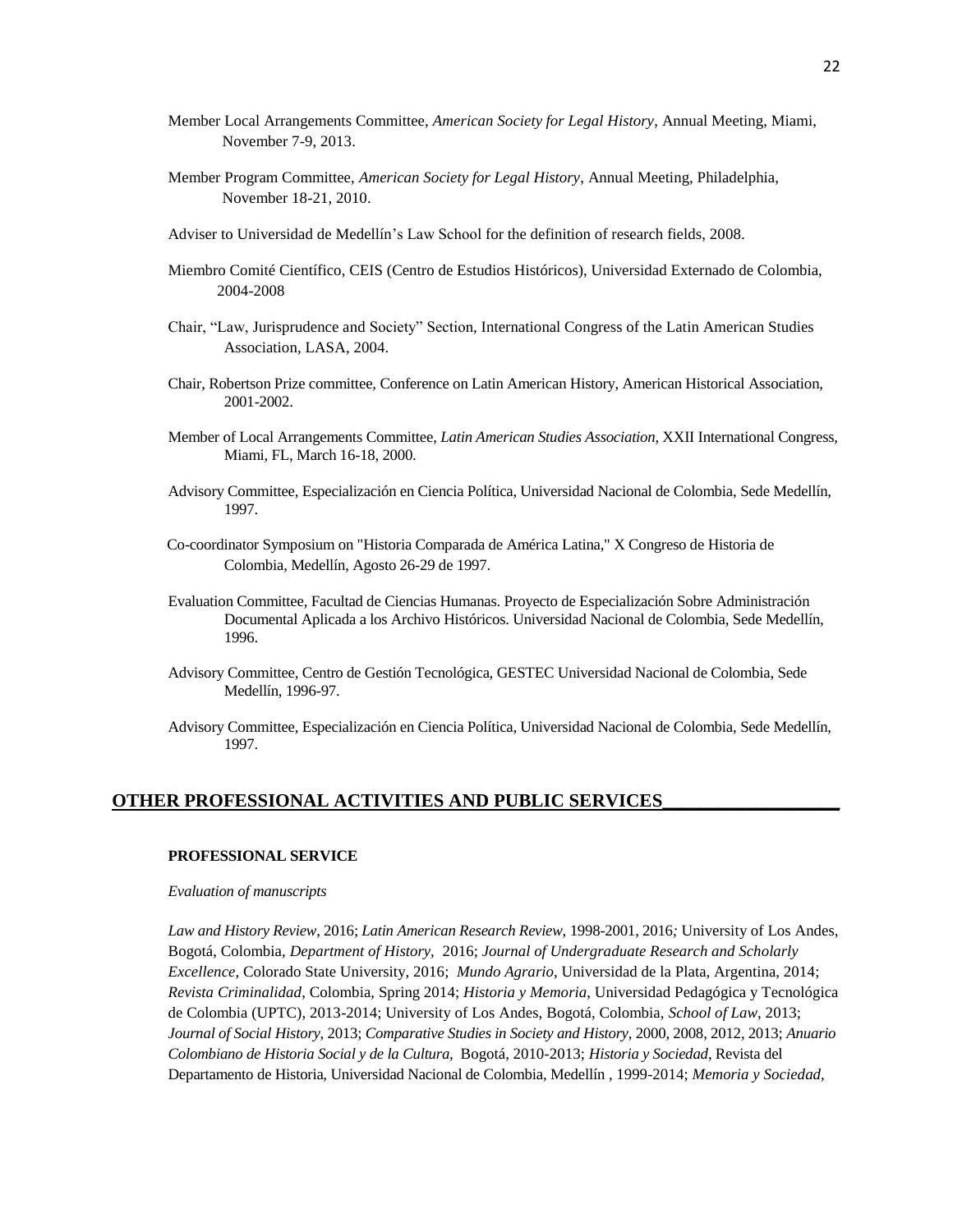Universidad Javeriana, 2012; *Historia Crítica,* Universidad de los Andes*,* Bogotá, 2009-2012; *Hispanic American Historical Review*, 2009-2013; University of Texas Press, Spring 2001; *The Americas*, 1995-2000.

*Evaluation of grants, prizes and tenure files*

- Member of Selection Committee Tinker Field Research Grants, Latin American and Caribbean Center, Spring, 2016
- Member of Award Committee for CLAHs Lewis Hanke Post-Doctoral Award, 2016.
- Member of the jury, National History Prize, Republic of Colombia, 2013, declined.
- Evaluation of Ford Foundation Predoctoral, Dissertation, and Postdoctoral Fellowships for Minorities Program. Spring, 2004.
- Evaluation of research projects for the Social Science and Humanities Research Council of Canada, 1998, 2003.
- Evaluation of Ph.D. research grants, Social Science Research Council, Fall, 2001; Spring, 2003
- Evaluation of Grants, National Endowment for the Humanities, FIU campus, 2000.
- Evaluation of tenure and promotion file, Dr. Michael Jimenez, University of Pittsburgh, 1999-2000.
- Coordinator of Book Review Workshops, Asociación Colombiana de Historiadores, Capítulo de Antioquia, Septiembre 14-28, 1996
- *External evaluator graduate programs, research projects and theses*
- International evaluator, pre-dissertation committee "Delito, Justicia y propiedad. Abigeatos y hurtos en los Andres centrales y orientales colombianos, 1750-1840," Carlos Alberto Toro, Universidad de los Andes, Fall, 2015.
- Universidad Pedagógica y Tecnológica de Colombia (UPTC), Doctoral Program, Grupo asesores, tutores, profesores invitados, Cohorte, 2014-2019.
- PAR Académico (External Reviewer), M.A Program in History, Universidad de los Andes, Bogotá, Spring, 2015, Colombia's Comité Nacional de Acreditación.
- PAR Académico (External Reviewer), Ph.D Program in History, Universidad Nacional de Colombia, Sede Medellín, Fall, 2014, Colombia's Comité Nacional de Acreditación.
- International evaluator, pre-dissertation committee "Las Instituciones Republicanas de la Constitución de Tunja de 1811 y su Impacto en la Vida Ciudadana de la Provincia." Jorge Enrique Patiño Rojas, Universidad Pedagógica y Tecnológica de Colombia, Summer, 2013.
- Evaluator Research Project on the History of the Book, College of Law, Universidad de los Andes, Bogotá, Fall, 2011.
- International evaluator, pre-dissertation committee "Historia de la Soberanía del Pueblo en los Orígenes de Colombia, 1808-1821. El caso de la Provincia de Tunja, Lucha de Ideas e Imaginarios." Carlos Helver Barrera Martínez, Universidad Pedagógica y Tecnológica de Colombia, Fall, 2011.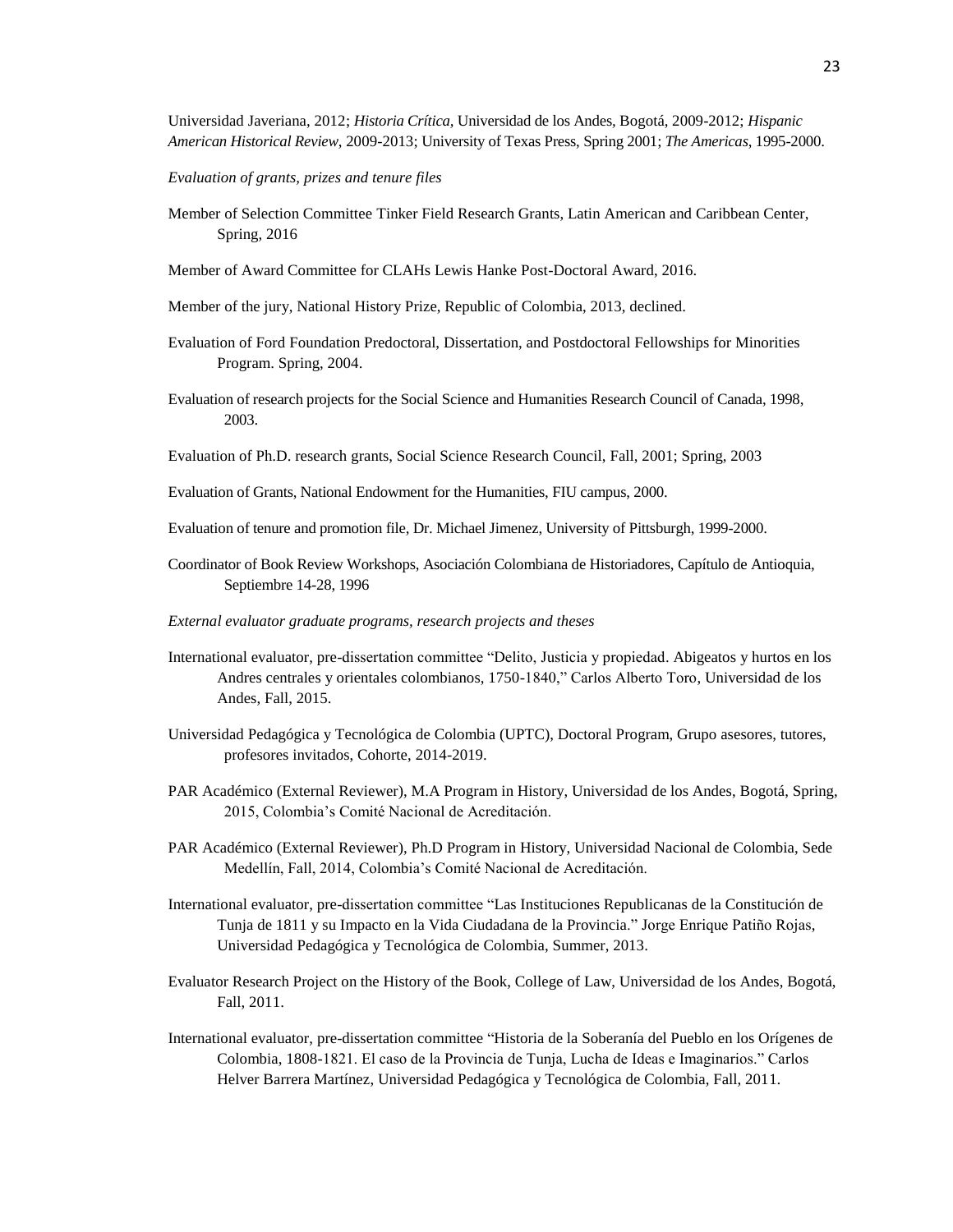International evaluator, dissertation committee "Que cada quien se las arregle: hacia una sociedad individualista. Artesanos y comerciantes, Medellín, Rionegro, la Ciudad de Antioquia y Bogotá, 1777-1854," Luis Fernando Rodríguez Acosta, Universidad Nacional de Colombia, Spring, 2010.

#### **COMMUNITY SERVICE**

Expert witness in immigration courts, Spring 2001-present. Pro-bono work.

- Regular guest CNN, CBS, NBC, Telemundo, Univision, TV Marti, Voice of America, BBC radio, National Public Radio, local TV and radio broadcasting stations. Interviews about Latin American politics, society and history. Emphasis on the case of Colombia.
- Facilitator and Measures of Internal Control's Group Leader, "Measuring Progress in Respect for Human Rights," International Human Rights Seminar, U.S. Southern Command and Organization of American States, **Miami**, May, 2001; **Montevideo**, Uruguay, October 22-25, 2001; **Santo Domingo**, Dominican Republic, March 20-22, 2003; **Costa Rica**, March 17-19, 2004; **Guatemala**, July 21- 25, 2009**; El Salvador**, May 19-21, 2011.

Faculty Advisor, Phi Iota Alpha Fraternity, FIU, 2012-present

- Moderator panel "Perspectives from Civil Society," conference *Armed Conflict, Peace Prospects and Democracy in Colombia*, FIU, March 14-15, 2000.
- Host Radio Series '*Panorama Andino*,' Voice of America, Miami, Fall 2001-Fall 2003. 11 programs to date.
- Faculty Advisor, Colombian Students Association, COLSA, 2000-2001, 2003-2005.
- Facilitator. International Conference "*United Counterdrug.*" US. Southern Command-Organization of American States, 1998.

## **DEPARTMENT, COLLEGE AND UNIVERSITY SERVICE\_\_\_\_\_\_\_\_\_\_\_\_\_\_\_\_\_\_\_\_\_\_\_\_\_\_\_**

### **DEPARTMENT OF HISTORY**

Department Chair, 2013-2017

Interim Graduate Program Director, Spring, 2013

Member, Search Committee on History of Modern Latin America, 2012-2013

Chair, Search Committee on History of Afro-Brazil, 2011-2012

Chair, Search Committee on Modern Afro-Brazil, 2010-2011

Member of the Graduate Committee, 2010-2011

Department Chair, 2004-2006

Member of Personnel Committee, 2003-2004

Search and Screen Committee for African-American Diaspora tenure track position, FIU, Department of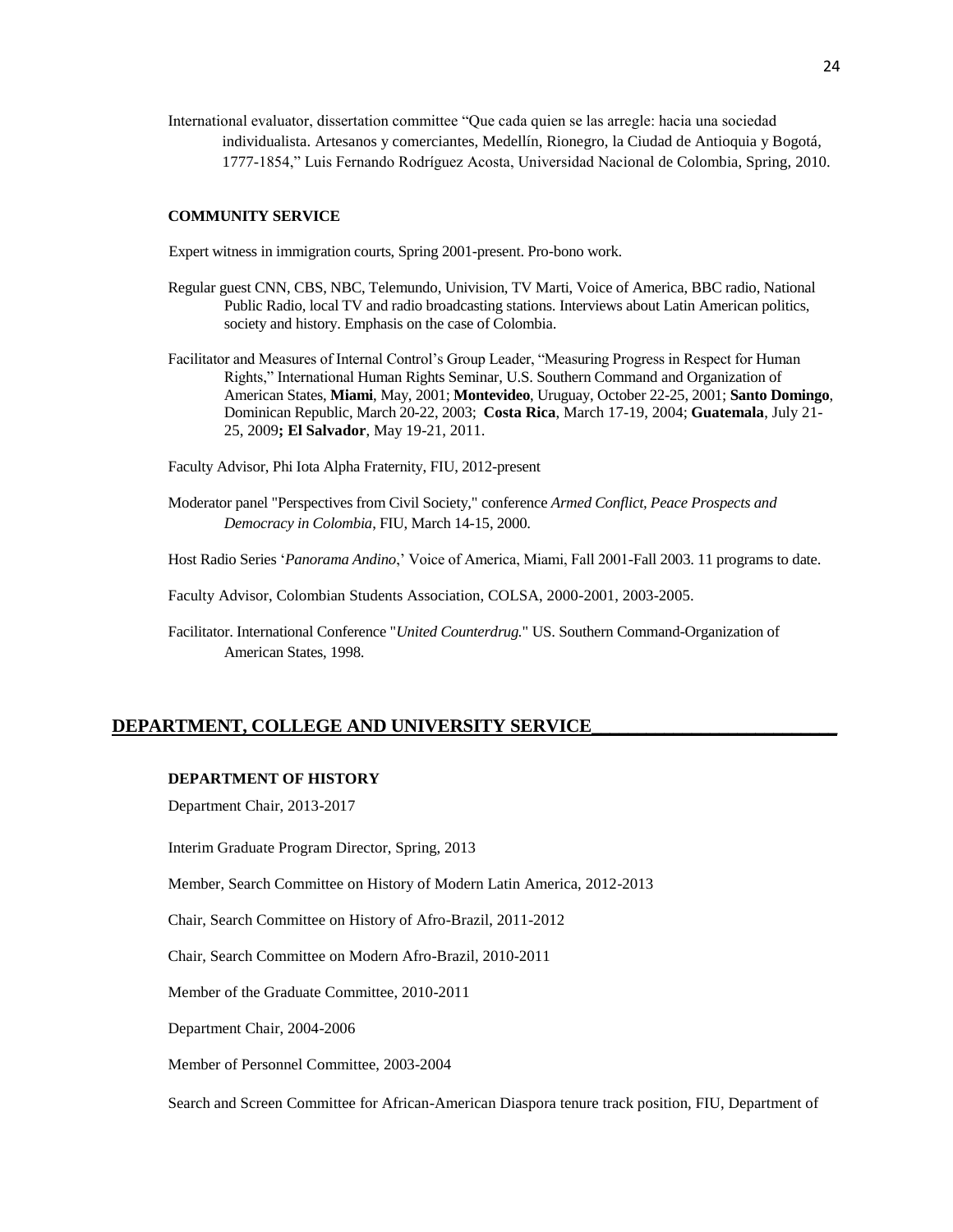History, Fall 2004.

- Director of Graduate Studies, Department of History, 1999-2001
- Chairperson Department of History Undergraduate Committee, FIU, 1997-99
- Search and Screen Committee for Caribbean History tenure-track position, FIU, Department of History, Fall 1998
- Search and Screen Committee for African-American Diaspora tenure track position, FIU, Department of History-Africa/New World Studies Program, Spring 1996
- Latin American area representative within Graduate Studies Committee, Department of History, Fall 1995-96, Fall 2001
- Department of History's Library representative, Fall 1995-1996
- Search and Screen Committee for African History tenure track position, FIU, Department of History, Fall 1994
- Department of History steward, United Faculty of Florida, Fall 1994-1996

#### **COLLEGE OF ARTS AND SCIENCES**

- College of Arts and Sciences, Tenure and Promotion Committee, 2010-2012, 2014-2016; declined 2012- 2014.
- CAS, Faculty Assembly's Steering Committee, 2014-2015

Member of CAS's Steering Committee, 2014-2016

Vice-Chair College Assembly, 2012-2013

President, Council of Chairs and Directors, 2005-2006

Member, College of Arts and Sciences Faculty Committee on Restructuring of CAS, 2005

Director, Colombian Studies Institute, Latin American and Caribbean Center, FIU, 2003-2005

Member, Task Force on creation of a School of International Studies, 2004-2005

Search and Screen Committee, Director, Modern Dance, Spring 2001

Search and Screen Committee, Department of Political Science, Judicial Politics, fall 2000-spring 2001

Member Admission Committee, MALACS (Master in Latin American and Caribbean Studies), Latin American Caribbean Center, FIU, 1998-2001

Member of Interdisciplinary Faculty Task Force for project Dance across Disciplines, 1998-2000

Selection Committee, FLAS fellowship, Latin American and Caribbean Center, 1999-2001

Latin American and Caribbean Center's Advisory Committee (Executive Council), 1998-2005

College of Arts and Sciences representative within Faculty Senate's Library Committee, 1995-96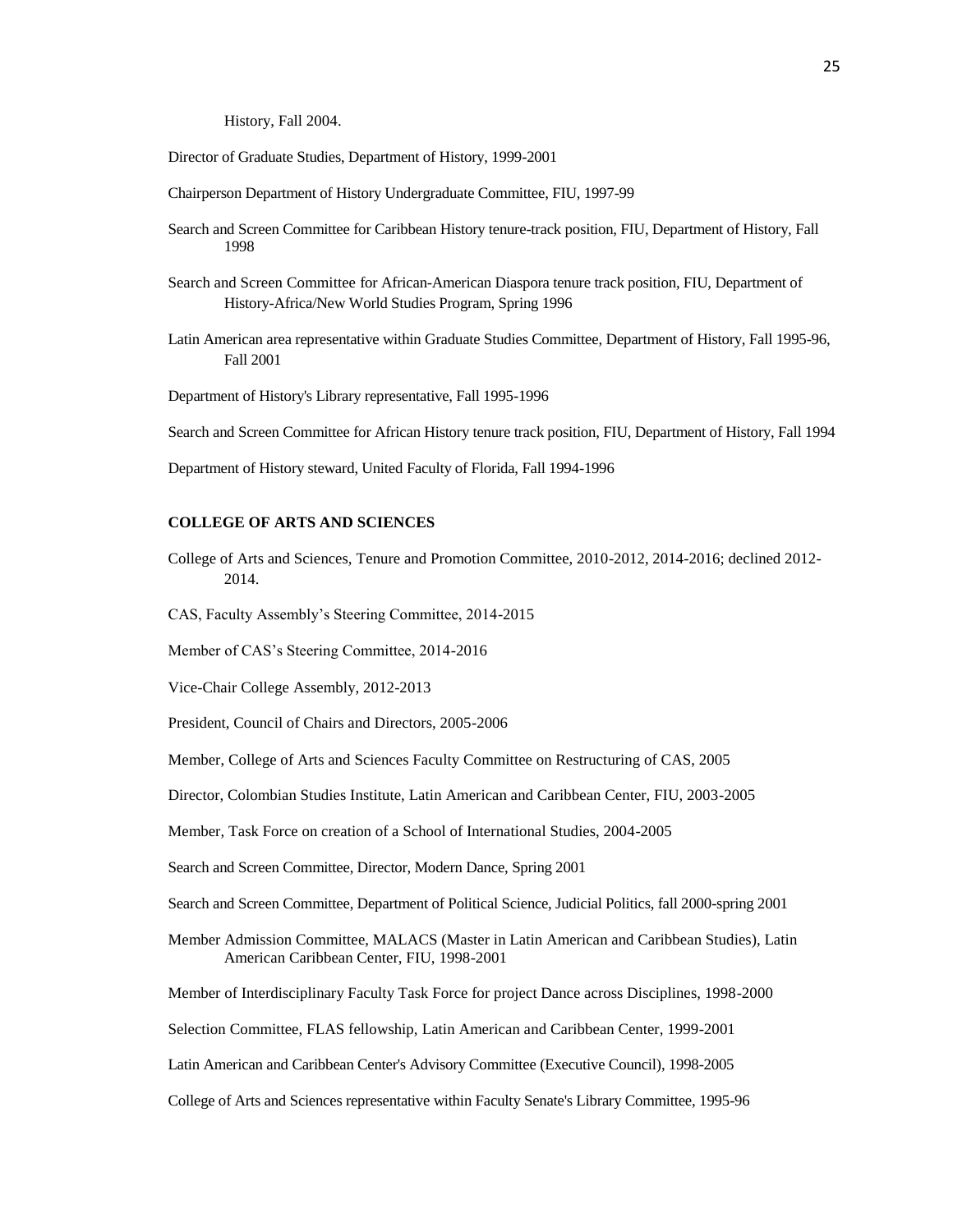Search and Screen Committee for Assistant Director of the FIU Latin American and Caribbean Center, LACC, Fall, 1995

# **COLLEGE OF LAW**

Member Academic Enrichment Committee, 2009-2011 Member of Library Committee, Fall 2003-2005 Search and Screen Committee, Professor of Criminal Law, Fall, 2001 Search and Screen Committee, Professor of Torts, Fall, 2001 Search and Screen Committee, Professor of Constitutional Law, Fall, 2001 Search and Screen Committee, Professor of Law of Contracts, Fall, 2001 Search and Screen Committee, Professor of Law of Property, Fall, 2001 Search and Screen Committee, Acquisitions/Serials Librarian, Law School, Fall, 2001 Search and Screen Committee, Technical Services/Cataloguing Librarian, Law School, Fall, 2001 Search and Screen Committee, Director of Admissions, Law School, Spring, 2001 Search and Screen Committee, Director of the Law Library, Spring 2001 Search and Screen Committee, Associate Dean for Academic Affairs/Professor of Law, Spring, 2001 Search and Screen Committee, Associate Dean for Admissions and Student Services, Spring 2001

### **S. J. GREEN SCHOOL OF INYTERNATIONAL AND PUBLIC AFFAIRS (SIPA)**

President of the Council of Chairs and Directors, 2016-2017.

## **UNIVERSITY**

Andrew Mellon Foundation, HIS-Pathways to the Professoriate, Faculty Mentor, 2016-2017 Member of the Honorary Degrees and Awards Committee, 2016-2017 Member of DASEC, 2015-2017 Member of Faculty Senate, FIU, 1997-1999, 2000-2002, 2003-2005, 2010, 2011-2013, 2013-2015, 2015-2017. Member of Search Committee, Dean of the College of Arts and Sciences, Fall, 2014-Spring 2015 Member and Chair DASEC, 2012-2013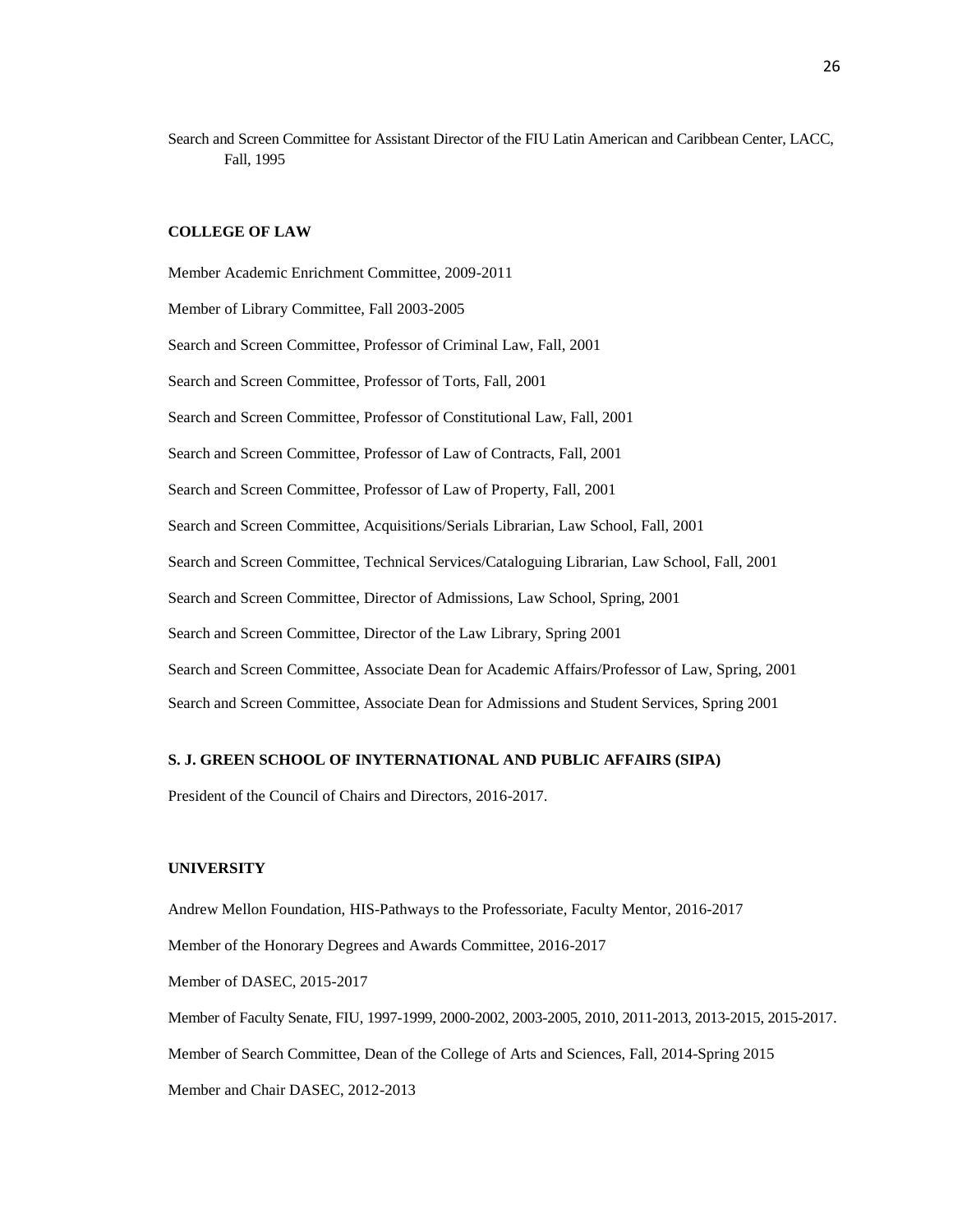Member and Chair Elect of DASEC (Dissertation Advisor Status Evaluation Committee), 2011-2012

Member of FIU´s Social and Behavioral - Internal Review Board, 2010-2013.

Member of Search Committee, Dean of the School of Journalism and Mass Communications, Spring, 2011

Member of Search Committee for a Dean of the Graduate College, Fall, 2010

Member of the FIU Senate's Program Review Committee, 2010-2011

Chief of Party (COP), Justice Reform and Modernization Program, FIU-USAID, 2006-2009.

Faculty Advisory Board, new College of Law, FIU, 2000-2004.

Selection Committee, TIRES award, Center for Transnational Studies and Comparative Research, 2000

Search and Screen Committee for an Architectural Historian, FIU, School of Architecture, Spring 2000

Member of FIU's Technology Committee, 1999

Member FIU Foundation's Screening Committee for Summer Grants, Spring, 1999.

# **GRADUATE STUDENT SUPERVISION**

## **DOCTORAL DISSERTATION CHAIR OR CO-CHAIR**

- 1. Doyle Perdue (chair, ongoing, 2015) Title: *Copper Mining and the Formation of the Mexican State in the Twentieth Century*
- 2. Grace Solis (co-chair, ongoing, 2015) Title: *Female Journalists, Popular Didacticism and Nation Building in the Andes, 1870-1900*
- 3. Micah Oelze (co-chair, Graduated, Summer, 2016) Title: *The Sounds that Silence: Ethnomusicology and the Symphony of State in Sao Paulo, Brazil, 1922- 1938*
- 4. Adam J. Silvia (co-chair, Graduated, Summer, 2016) Title: *Making Haiti Modern: Nation Building and the American Civilizing Mission in the Cold War Era*
- 5. Roberto Pacheco (chair, Graduated, 2015) Title: *'Pobres Negros': The Official Representation and Commemoration of Blacks in the River Plate, 1830s-1950s.*
- 6. Magda Gómez (chair, Graduated, 2008) Title: *Smallpox Vaccination: The Establishment of Vaccination Boards, and State Formation in Venezuela and Cuba in the Nineteenth Century*
- 7. German Palacio (chair, Graduated, 2003) Title: *Civilizing the Hot lands: The Symbolic Transformation of the Colombian Landscape, 1850-1930*
- 8. Col. John G. Lent (chair, passed away during last stages of completion, 2002) Title: *The Mosquitia in the Twentieth Century Nicaragua: Stories of a Fragmented Nation*

## **DOCTORAL DISSERTATION COMMITTEE MEMBER**

- 1. Andreina Fernández (ongoing, 2015) Title: *Manual transmissions: Individual and Collective in Nineteenth-Century Colombia and Venezuela.* 2. Rene Silva, History (ongoing, 2014)
- Title: *The Enemy Within: Loyalist Reintegration in Pennsylvania, 1778-1800*
- 3. Gee Yawson, Global and Sociocultural Studies (ongoing, 2014). Title: *"Reggaeira@ Sou Eu" Race, Space and the Politics of Identity in Roots Reggae Culture in São Luis do Maranhão in Brazil*
- 4. Jorge Enrique Patiño Rojas, History, UPTC-Colombia, international reader (ongoing, 2013).